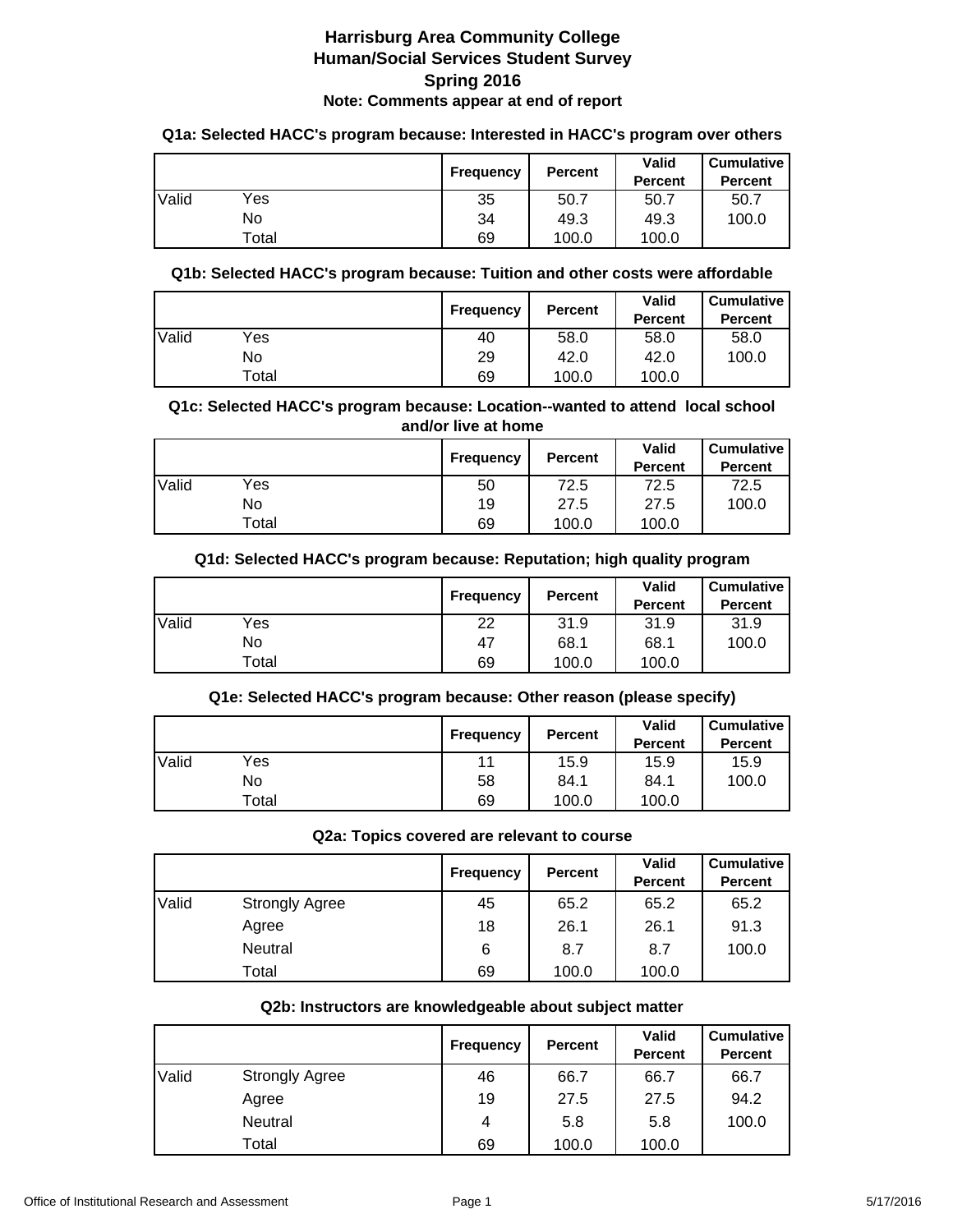|       |                       | <b>Frequency</b> | Percent | <b>Valid</b><br><b>Percent</b> | <b>Cumulative</b><br><b>Percent</b> |
|-------|-----------------------|------------------|---------|--------------------------------|-------------------------------------|
| Valid | <b>Strongly Agree</b> | 47               | 68.1    | 68.1                           | 68.1                                |
|       | Agree                 | 18               | 26.1    | 26.1                           | 94.2                                |
|       | Neutral               | 4                | 5.8     | 5.8                            | 100.0                               |
|       | Total                 | 69               | 100.0   | 100.0                          |                                     |

## **Q2c: Students have an opportunity to participate in class**

## **Q2d: Out-of-class assignments (i.e., papers, activities) are valuable**

|       |                       | <b>Frequency</b> | <b>Percent</b> | <b>Valid</b><br><b>Percent</b> | <b>Cumulative</b><br><b>Percent</b> |
|-------|-----------------------|------------------|----------------|--------------------------------|-------------------------------------|
| Valid | <b>Strongly Agree</b> | 34               | 49.3           | 49.3                           | 49.3                                |
|       | Agree                 | 27               | 39.1           | 39.1                           | 88.4                                |
|       | <b>Neutral</b>        | 6                | 8.7            | 8.7                            | 97.1                                |
|       | <b>Disagree</b>       | 2                | 2.9            | 2.9                            | 100.0                               |
|       | Total                 | 69               | 100.0          | 100.0                          |                                     |

## **Q2e: Grading standards are fair**

|         |                       | <b>Frequency</b> | <b>Percent</b> | <b>Valid</b><br><b>Percent</b> | <b>Cumulative</b><br><b>Percent</b> |
|---------|-----------------------|------------------|----------------|--------------------------------|-------------------------------------|
| Valid   | <b>Strongly Agree</b> | 33               | 47.8           | 49.3                           | 49.3                                |
|         | Agree                 | 25               | 36.2           | 37.3                           | 86.6                                |
|         | Neutral               | 9                | 13.0           | 13.4                           | 100.0                               |
|         | Total                 | 67               | 97.1           | 100.0                          |                                     |
| Missing | No response           | 2                | 2.9            |                                |                                     |
| Total   |                       | 69               | 100.0          |                                |                                     |

## **Q2f: Course requirements are clear**

|       |                       | <b>Frequency</b> | <b>Percent</b> | Valid<br><b>Percent</b> | <b>Cumulative</b><br><b>Percent</b> |
|-------|-----------------------|------------------|----------------|-------------------------|-------------------------------------|
| Valid | <b>Strongly Agree</b> | 36               | 52.2           | 52.2                    | 52.2                                |
|       | Agree                 | 25               | 36.2           | 36.2                    | 88.4                                |
|       | <b>Neutral</b>        | 8                | 11.6           | 11.6                    | 100.0                               |
|       | Total                 | 69               | 100.0          | 100.0                   |                                     |

## **Q2g: New and different ideas/perspectives are encouraged and valued**

|       |                       | <b>Frequency</b> | <b>Percent</b> | <b>Valid</b><br><b>Percent</b> | <b>Cumulative</b><br><b>Percent</b> |
|-------|-----------------------|------------------|----------------|--------------------------------|-------------------------------------|
| Valid | <b>Strongly Agree</b> | 36               | 52.2           | 52.2                           | 52.2                                |
|       | Agree                 | 24               | 34.8           | 34.8                           | 87.0                                |
|       | Neutral               | 8                | 11.6           | 11.6                           | 98.6                                |
|       | <b>Disagree</b>       |                  | 1.4            | 1.4                            | 100.0                               |
|       | Total                 | 69               | 100.0          | 100.0                          |                                     |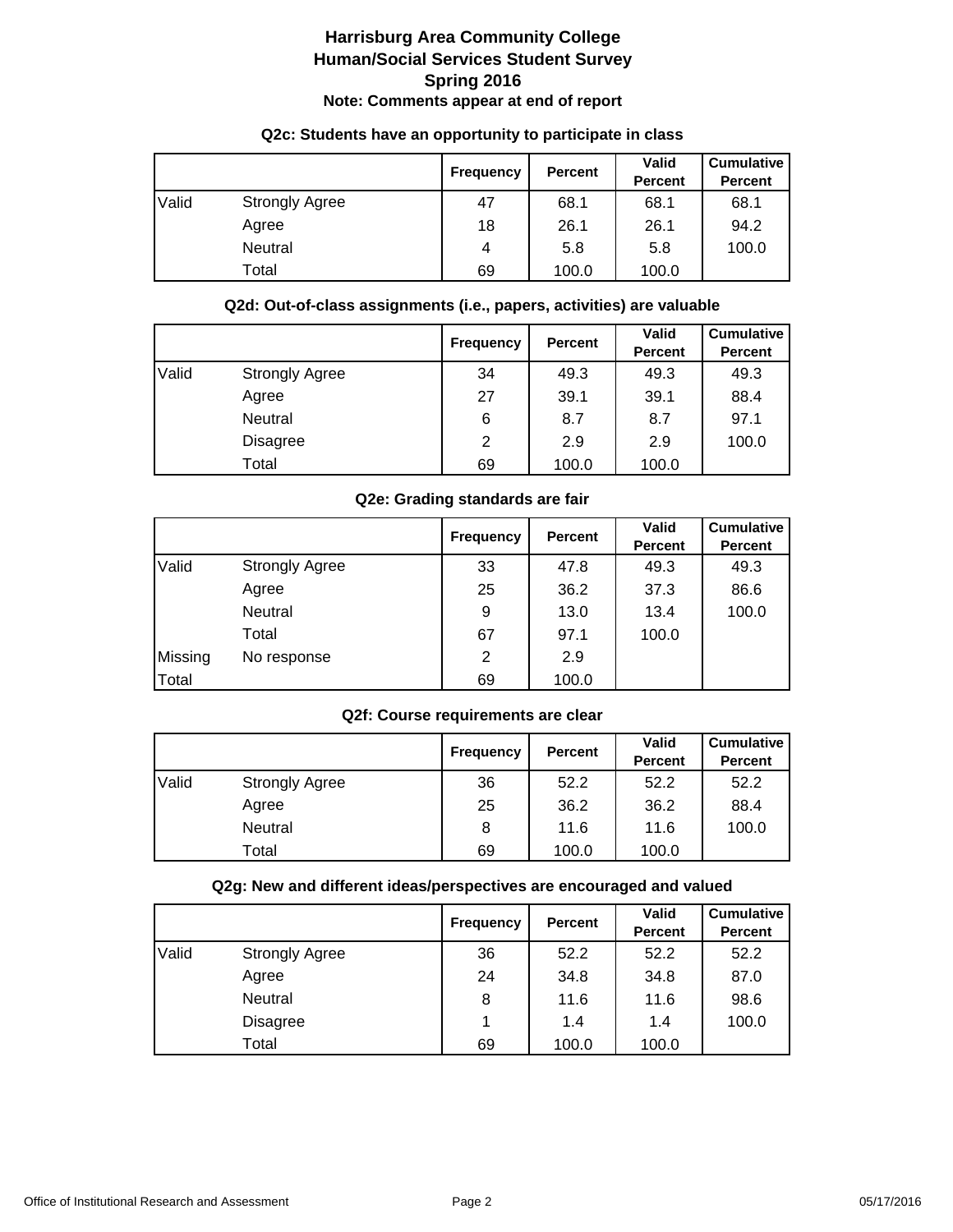|       |                          | <b>Frequency</b> | <b>Percent</b> | <b>Valid</b><br><b>Percent</b> | <b>Cumulative</b><br><b>Percent</b> |
|-------|--------------------------|------------------|----------------|--------------------------------|-------------------------------------|
| Valid | <b>Strongly Agree</b>    | 31               | 44.9           | 44.9                           | 44.9                                |
|       | Agree                    | 24               | 34.8           | 34.8                           | 79.7                                |
|       | Neutral                  | 8                | 11.6           | 11.6                           | 91.3                                |
|       | <b>Disagree</b>          | 3                | 4.3            | 4.3                            | 95.7                                |
|       | <b>Strongly Disagree</b> |                  | 1.4            | 1.4                            | 97.1                                |
|       | Does Not Apply           | $\overline{2}$   | 2.9            | 2.9                            | 100.0                               |
|       | Total                    | 69               | 100.0          | 100.0                          |                                     |

## **Q2h: I am generally able to register for the Human Services course I need**

#### **Q2i: Human Services courses are in sequence so I can complete them in a timely manner**

|       |                       | <b>Frequency</b> | <b>Percent</b> | <b>Valid</b><br><b>Percent</b> | <b>Cumulative</b><br><b>Percent</b> |  |
|-------|-----------------------|------------------|----------------|--------------------------------|-------------------------------------|--|
| Valid | <b>Strongly Agree</b> | 28               | 40.6           | 40.6                           | 40.6                                |  |
|       | Agree                 | 21               | 30.4           | 30.4                           | 71.0                                |  |
|       | Neutral               | 16               | 23.2           | 23.2                           | 94.2                                |  |
|       | <b>Disagree</b>       | 2                | 2.9            | 2.9                            | 97.1                                |  |
|       | Does Not Apply        | 2                | 2.9            | 2.9                            | 100.0                               |  |
|       | Total                 | 69               | 100.0          | 100.0                          |                                     |  |

## **Q2j: Instructors are willing to provide advice and assistance outside of class**

|         |                       | <b>Frequency</b> | <b>Percent</b> | <b>Valid</b><br>Percent | <b>Cumulative</b><br><b>Percent</b> |
|---------|-----------------------|------------------|----------------|-------------------------|-------------------------------------|
| Valid   | <b>Strongly Agree</b> | 37               | 53.6           | 56.1                    | 56.1                                |
|         | Agree                 | 20               | 29.0           | 30.3                    | 86.4                                |
|         | Neutral               | 9                | 13.0           | 13.6                    | 100.0                               |
|         | Total                 | 66               | 95.7           | 100.0                   |                                     |
| Missing | No response           | 3                | 4.3            |                         |                                     |
| Total   |                       | 69               | 100.0          |                         |                                     |

## **Q2k: Life situations/problems are integrated into the course to reinforce learning**

|         |                       | <b>Frequency</b> | <b>Percent</b> | <b>Valid</b><br><b>Percent</b> | <b>Cumulative</b><br><b>Percent</b> |
|---------|-----------------------|------------------|----------------|--------------------------------|-------------------------------------|
| Valid   | <b>Strongly Agree</b> | 37               | 53.6           | 55.2                           | 55.2                                |
|         | Agree                 | 24               | 34.8           | 35.8                           | 91.0                                |
|         | <b>Neutral</b>        | 6                | 8.7            | 9.0                            | 100.0                               |
|         | Total                 | 67               | 97.1           | 100.0                          |                                     |
| Missing | No response           | 2                | 2.9            |                                |                                     |
| Total   |                       | 69               | 100.0          |                                |                                     |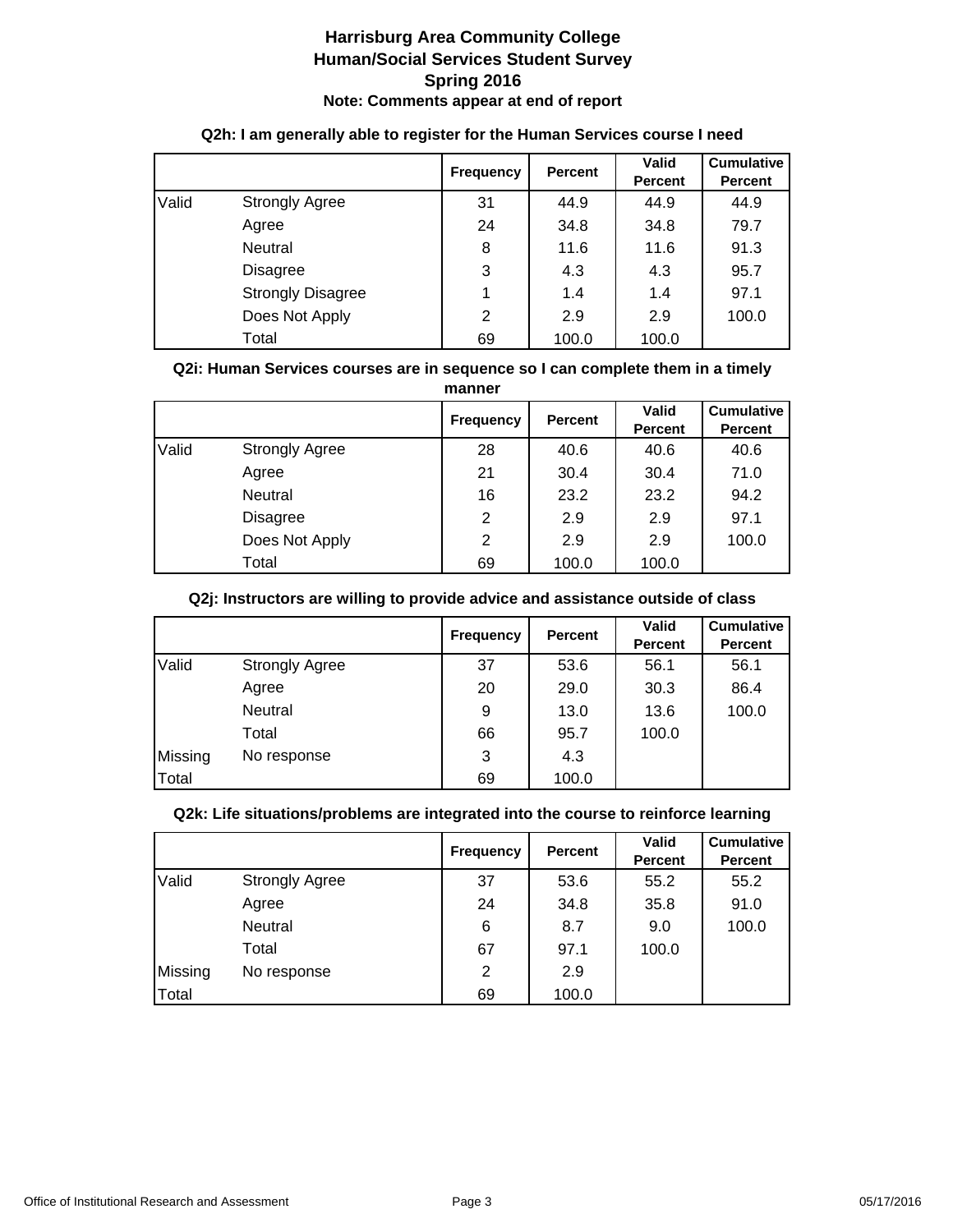|         |                       | <b>Frequency</b> | <b>Percent</b> | <b>Valid</b><br><b>Percent</b> | <b>Cumulative</b><br><b>Percent</b> |
|---------|-----------------------|------------------|----------------|--------------------------------|-------------------------------------|
| Valid   | <b>Strongly Agree</b> | 31               | 44.9           | 46.3                           | 46.3                                |
|         | Agree                 | 20               | 29.0           | 29.9                           | 76.1                                |
|         | <b>Neutral</b>        | 12 <sup>2</sup>  | 17.4           | 17.9                           | 94.0                                |
|         | <b>Disagree</b>       | 3                | 4.3            | 4.5                            | 98.5                                |
|         | Does Not Apply        |                  | 1.4            | 1.5                            | 100.0                               |
|         | Total                 | 67               | 97.1           | 100.0                          |                                     |
| Missing | No response           | 2                | 2.9            |                                |                                     |
| Total   |                       | 69               | 100.0          |                                |                                     |

## **Q2l: The Human Services courses help me develop my writing skills**

#### **Q2m: The Human Services courses help me develop my speech/communication**

|         |                       | skills           |                |                                |                                     |
|---------|-----------------------|------------------|----------------|--------------------------------|-------------------------------------|
|         |                       | <b>Frequency</b> | <b>Percent</b> | <b>Valid</b><br><b>Percent</b> | <b>Cumulative</b><br><b>Percent</b> |
| Valid   | <b>Strongly Agree</b> | 32               | 46.4           | 47.8                           | 47.8                                |
|         | Agree                 | 18               | 26.1           | 26.9                           | 74.6                                |
|         | Neutral               | 16               | 23.2           | 23.9                           | 98.5                                |
|         | Does Not Apply        | 1                | 1.4            | 1.5                            | 100.0                               |
|         | Total                 | 67               | 97.1           | 100.0                          |                                     |
| Missing | No response           | $\overline{2}$   | 2.9            |                                |                                     |
| Total   |                       | 69               | 100.0          |                                |                                     |

## **Q3: Would you like to see all or most Human Services classes offered online?**

|         |             | <b>Frequency</b> | <b>Percent</b> | Valid<br><b>Percent</b> | <b>Cumulative</b><br><b>Percent</b> |
|---------|-------------|------------------|----------------|-------------------------|-------------------------------------|
| Valid   | Yes         | 28               | 40.6           | 41.8                    | 41.8                                |
|         | Unsure      | 25               | 36.2           | 37.3                    | 79.1                                |
|         | No          | 14               | 20.3           | 20.9                    | 100.0                               |
|         | Total       | 67               | 97.1           | 100.0                   |                                     |
| Missing | No response | 2                | 2.9            |                         |                                     |
| Total   |             | 69               | 100.0          |                         |                                     |

#### **Q4a: Do you know your counselor or faculty advisor(s)?**

|         |             | <b>Frequency</b> | Percent | <b>Valid</b><br><b>Percent</b> | <b>Cumulative</b><br><b>Percent</b> |
|---------|-------------|------------------|---------|--------------------------------|-------------------------------------|
| Valid   | Yes         | 61               | 88.4    | 91.0                           | 91.0                                |
|         | Unsure      | 2                | 2.9     | 3.0                            | 94.0                                |
|         | No.         | 4                | 5.8     | 6.0                            | 100.0                               |
|         | Total       | 67               | 97.1    | 100.0                          |                                     |
| Missing | No response | 2                | 2.9     |                                |                                     |
| Total   |             | 69               | 100.0   |                                |                                     |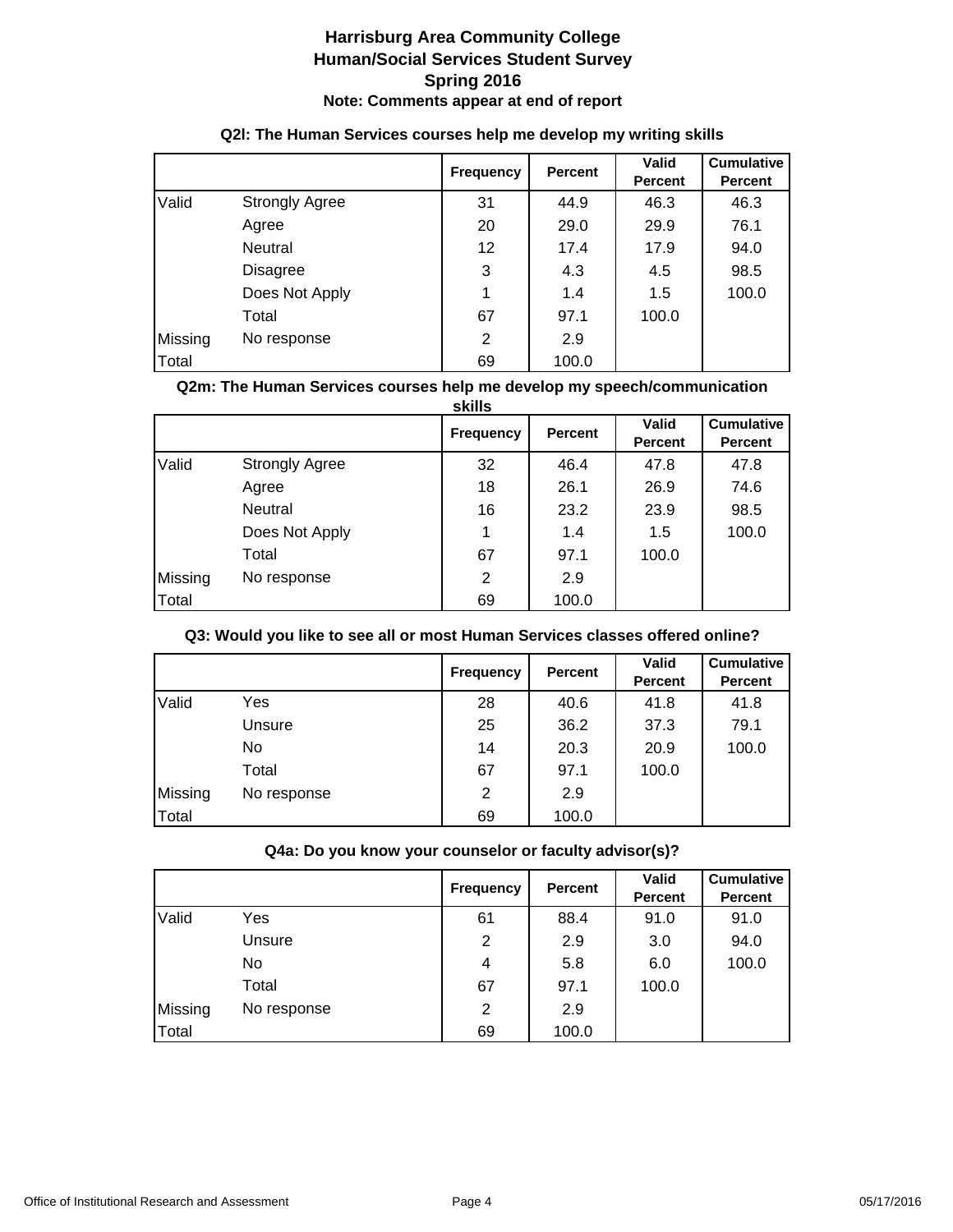| albudda idadus i ciatuu tu yuur prugram majur or caruur in maman surviuca : |             |                  |         |                |                   |  |
|-----------------------------------------------------------------------------|-------------|------------------|---------|----------------|-------------------|--|
|                                                                             |             | <b>Frequency</b> | Percent | <b>Valid</b>   | <b>Cumulative</b> |  |
|                                                                             |             |                  |         | <b>Percent</b> | <b>Percent</b>    |  |
| Valid                                                                       | Yes         | 52               | 75.4    | 77.6           | 77.6              |  |
|                                                                             | No.         | 15               | 21.7    | 22.4           | 100.0             |  |
|                                                                             | Total       | 67               | 97.1    | 100.0          |                   |  |
| Missing                                                                     | No response | 2                | 2.9     |                |                   |  |
| Total                                                                       |             | 69               | 100.0   |                |                   |  |

## **Q4b: Do you meet with a counselor or faculty advisor at least once each semester to discuss issues related to your program major or career in human services?**

## **Q5a: Availability of Human/Social Services counselor/faculty advisor when needed**

|         |                       | <b>Frequency</b> | <b>Percent</b> | Valid<br><b>Percent</b> | <b>Cumulative</b><br><b>Percent</b> |
|---------|-----------------------|------------------|----------------|-------------------------|-------------------------------------|
| Valid   | <b>Very Satisfied</b> | 26               | 37.7           | 38.8                    | 38.8                                |
|         | Satisfied             | 25               | 36.2           | 37.3                    | 76.1                                |
|         | Neutral               | 12               | 17.4           | 17.9                    | 94.0                                |
|         | Dissatisfied          | 2                | 2.9            | 3.0                     | 97.0                                |
|         | Very Dissatisfied     | 1                | 1.4            | 1.5                     | 98.5                                |
|         | Does Not Apply        | 1                | 1.4            | 1.5                     | 100.0                               |
|         | Total                 | 67               | 97.1           | 100.0                   |                                     |
| Missing | No response           | 2                | 2.9            |                         |                                     |
| Total   |                       | 69               | 100.0          |                         |                                     |

## **Q5b: Accuracy of program information given by counselor/faculty advisor**

|         |                          | <b>Frequency</b> | <b>Percent</b> | <b>Valid</b><br><b>Percent</b> | <b>Cumulative</b><br><b>Percent</b> |
|---------|--------------------------|------------------|----------------|--------------------------------|-------------------------------------|
| Valid   | <b>Very Satisfied</b>    | 30               | 43.5           | 44.8                           | 44.8                                |
|         | Satisfied                | 23               | 33.3           | 34.3                           | 79.1                                |
|         | Neutral                  | 11               | 15.9           | 16.4                           | 95.5                                |
|         | Dissatisfied             | 2                | 2.9            | 3.0                            | 98.5                                |
|         | <b>Very Dissatisfied</b> | 1                | 1.4            | 1.5                            | 100.0                               |
|         | Total                    | 67               | 97.1           | 100.0                          |                                     |
| Missing | No response              | 2                | 2.9            |                                |                                     |
| Total   |                          | 69               | 100.0          |                                |                                     |

## **Q5c: Your own knowledge of Human/Social Services major requirements**

|         |                       | <b>Frequency</b> | <b>Percent</b> | <b>Valid</b><br><b>Percent</b> | <b>Cumulative</b><br><b>Percent</b> |
|---------|-----------------------|------------------|----------------|--------------------------------|-------------------------------------|
| Valid   | <b>Very Satisfied</b> | 29               | 42.0           | 43.3                           | 43.3                                |
|         | Satisfied             | 22               | 31.9           | 32.8                           | 76.1                                |
|         | Neutral               | 14               | 20.3           | 20.9                           | 97.0                                |
|         | <b>Dissatisfied</b>   | 2                | 2.9            | 3.0                            | 100.0                               |
|         | Total                 | 67               | 97.1           | 100.0                          |                                     |
| Missing | No response           | 2                | 2.9            |                                |                                     |
| Total   |                       | 69               | 100.0          |                                |                                     |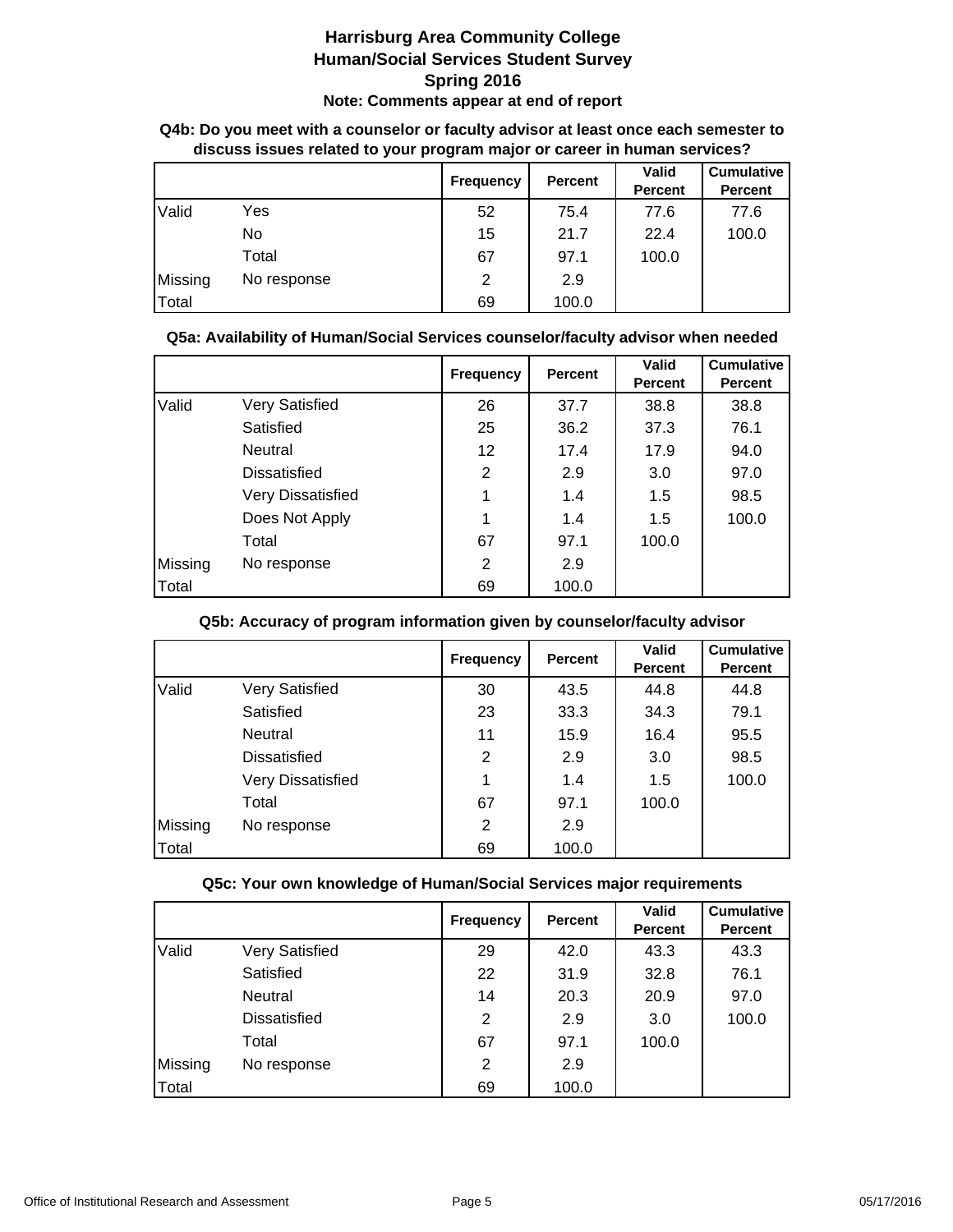|         |                | <b>Frequency</b> | <b>Percent</b> | <b>Valid</b><br><b>Percent</b> | <b>Cumulative</b><br><b>Percent</b> |
|---------|----------------|------------------|----------------|--------------------------------|-------------------------------------|
| Valid   | Very Satisfied | 22               | 31.9           | 32.8                           | 32.8                                |
|         | Satisfied      | 26               | 37.7           | 38.8                           | 71.6                                |
|         | Neutral        | 16               | 23.2           | 23.9                           | 95.5                                |
|         | Dissatisfied   |                  | 1.4            | 1.5                            | 97.0                                |
|         | Does Not Apply | $\overline{2}$   | 2.9            | 3.0                            | 100.0                               |
|         | Total          | 67               | 97.1           | 100.0                          |                                     |
| Missing | No response    | 2                | 2.9            |                                |                                     |
| Total   |                | 69               | 100.0          |                                |                                     |

#### **Q5d: Availability of information/resources for Human Services courses in library**

## **Q5e: Availability of information/resources for Human Services courses online**

|         |                | <b>Frequency</b> | <b>Percent</b> | <b>Valid</b><br><b>Percent</b> | <b>Cumulative</b><br><b>Percent</b> |
|---------|----------------|------------------|----------------|--------------------------------|-------------------------------------|
| Valid   | Very Satisfied | 18               | 26.1           | 27.3                           | 27.3                                |
|         | Satisfied      | 24               | 34.8           | 36.4                           | 63.6                                |
|         | Neutral        | 16               | 23.2           | 24.2                           | 87.9                                |
|         | Dissatisfied   |                  | 1.4            | 1.5                            | 89.4                                |
|         | Does Not Apply |                  | 10.1           | 10.6                           | 100.0                               |
|         | Total          | 66               | 95.7           | 100.0                          |                                     |
| Missing | No response    | 3                | 4.3            |                                |                                     |
| Total   |                | 69               | 100.0          |                                |                                     |

## **Q5f: Access to computers to complete assignments for Human Services courses (i.e., computer lab or personal PC)**

|         |                       | <b>Frequency</b> | <b>Percent</b> | <b>Valid</b><br><b>Percent</b> | <b>Cumulative</b><br><b>Percent</b> |
|---------|-----------------------|------------------|----------------|--------------------------------|-------------------------------------|
| Valid   | <b>Very Satisfied</b> | 35               | 50.7           | 52.2                           | 52.2                                |
|         | Satisfied             | 23               | 33.3           | 34.3                           | 86.6                                |
|         | Neutral               | 4                | 5.8            | 6.0                            | 92.5                                |
|         | <b>Dissatisfied</b>   | $\overline{2}$   | 2.9            | 3.0                            | 95.5                                |
|         | Does Not Apply        | 3                | 4.3            | 4.5                            | 100.0                               |
|         | Total                 | 67               | 97.1           | 100.0                          |                                     |
| Missing | No response           | 2                | 2.9            |                                |                                     |
| Total   |                       | 69               | 100.0          |                                |                                     |

## **Q5g: Interaction and support of other Human/Social Services major students**

|         |                     | <b>Frequency</b> | <b>Percent</b> | <b>Valid</b><br><b>Percent</b> | <b>Cumulative</b><br><b>Percent</b> |
|---------|---------------------|------------------|----------------|--------------------------------|-------------------------------------|
| Valid   | Very Satisfied      | 23               | 33.3           | 34.3                           | 34.3                                |
|         | Satisfied           | 27               | 39.1           | 40.3                           | 74.6                                |
|         | Neutral             | 13               | 18.8           | 19.4                           | 94.0                                |
|         | <b>Dissatisfied</b> | 2                | 2.9            | 3.0                            | 97.0                                |
|         | Does Not Apply      | 2                | 2.9            | 3.0                            | 100.0                               |
|         | Total               | 67               | 97.1           | 100.0                          |                                     |
| Missing | No response         | 2                | 2.9            |                                |                                     |
| Total   |                     | 69               | 100.0          |                                |                                     |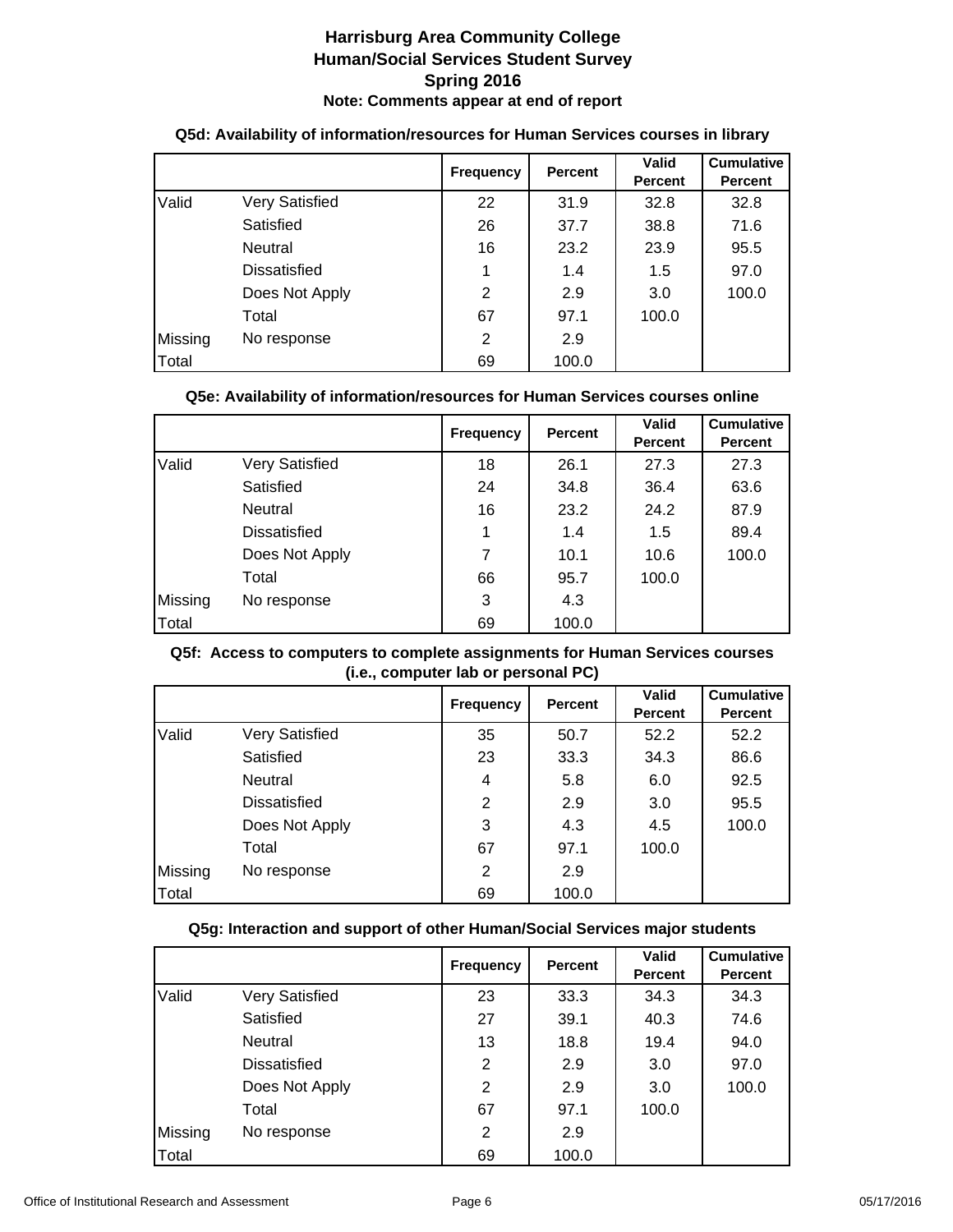|         |                     | <b>Frequency</b> | <b>Percent</b> | <b>Valid</b><br><b>Percent</b> | <b>Cumulative</b><br><b>Percent</b> |  |  |
|---------|---------------------|------------------|----------------|--------------------------------|-------------------------------------|--|--|
| Valid   | Very Satisfied      | 15               | 21.7           | 22.1                           | 22.1                                |  |  |
|         | Satisfied           | 24               | 34.8           | 35.3                           | 57.4                                |  |  |
|         | Neutral             | 21               | 30.4           | 30.9                           | 88.2                                |  |  |
|         | <b>Dissatisfied</b> | $\overline{2}$   | 2.9            | 2.9                            | 91.2                                |  |  |
|         | Does Not Apply      | 6                | 8.7            | 8.8                            | 100.0                               |  |  |
|         | Total               | 68               | 98.6           | 100.0                          |                                     |  |  |
| Missing | No response         |                  | 1.4            |                                |                                     |  |  |
| Total   |                     | 69               | 100.0          |                                |                                     |  |  |

## **Q5h: Human/Social Services program activities outside of class (i.e., social, job related, volunteer activities)**

## **Q5i: Opportunities for jobs/internships while a Human/Social Services major**

|         |                          | <b>Frequency</b> | <b>Percent</b> | <b>Valid</b><br><b>Percent</b> | <b>Cumulative</b><br><b>Percent</b> |
|---------|--------------------------|------------------|----------------|--------------------------------|-------------------------------------|
| Valid   | Very Satisfied           | 14               | 20.3           | 21.9                           | 21.9                                |
|         | Satisfied                | 14               | 20.3           | 21.9                           | 43.8                                |
|         | Neutral                  | 23               | 33.3           | 35.9                           | 79.7                                |
|         | Dissatisfied             | $\overline{2}$   | 2.9            | 3.1                            | 82.8                                |
|         | <b>Very Dissatisfied</b> | $\overline{2}$   | 2.9            | 3.1                            | 85.9                                |
|         | Does Not Apply           | 9                | 13.0           | 14.1                           | 100.0                               |
|         | Total                    | 64               | 92.8           | 100.0                          |                                     |
| Missing | No response              | 5                | 7.2            |                                |                                     |
| Total   |                          | 69               | 100.0          |                                |                                     |

## **Q5j: Availability/use of Tutoring Center**

|         |                          | <b>Frequency</b> | <b>Percent</b> | Valid<br><b>Percent</b> | <b>Cumulative</b><br><b>Percent</b> |
|---------|--------------------------|------------------|----------------|-------------------------|-------------------------------------|
| Valid   | Very Satisfied           | 15               | 21.7           | 22.7                    | 22.7                                |
|         | Satisfied                | 22               | 31.9           | 33.3                    | 56.1                                |
|         | Neutral                  | 12 <sup>2</sup>  | 17.4           | 18.2                    | 74.2                                |
|         | Dissatisfied             | 2                | 2.9            | 3.0                     | 77.3                                |
|         | <b>Very Dissatisfied</b> | 1                | 1.4            | 1.5                     | 78.8                                |
|         | Does Not Apply           | 14               | 20.3           | 21.2                    | 100.0                               |
|         | Total                    | 66               | 95.7           | 100.0                   |                                     |
| Missing | No response              | 3                | 4.3            |                         |                                     |
| Total   |                          | 69               | 100.0          |                         |                                     |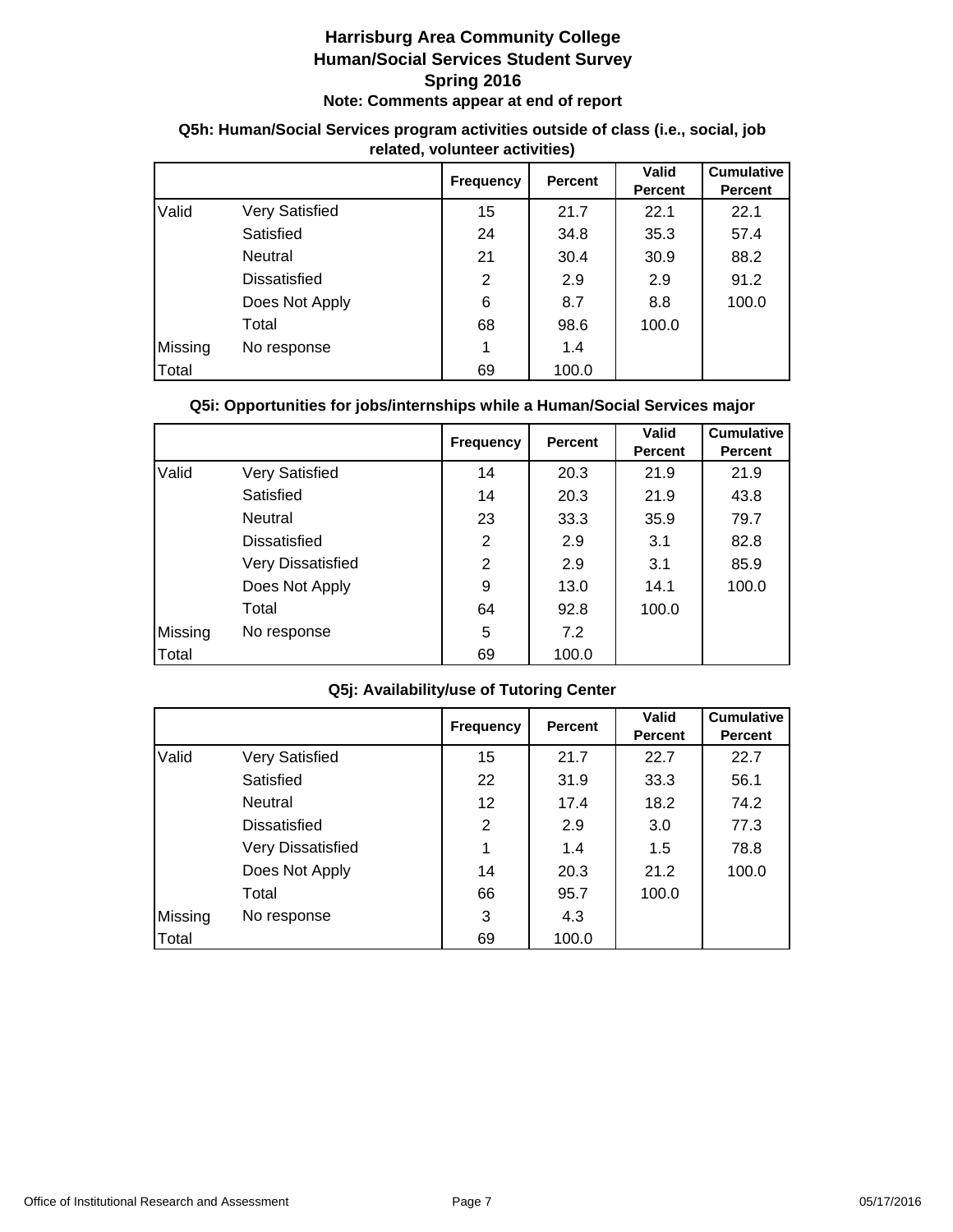|         |                | <b>Frequency</b> | <b>Percent</b> | Valid<br><b>Percent</b> | <b>Cumulative</b><br><b>Percent</b> |
|---------|----------------|------------------|----------------|-------------------------|-------------------------------------|
| Valid   | Very Satisfied | 19               | 27.5           | 28.8                    | 28.8                                |
|         | Satisfied      | 20               | 29.0           | 30.3                    | 59.1                                |
|         | Neutral        | 11               | 15.9           | 16.7                    | 75.8                                |
|         | Dissatisfied   |                  | 1.4            | 1.5                     | 77.3                                |
|         | Does Not Apply | 15               | 21.7           | 22.7                    | 100.0                               |
|         | Total          | 66               | 95.7           | 100.0                   |                                     |
| Missing | No response    | 3                | 4.3            |                         |                                     |
| Total   |                | 69               | 100.0          |                         |                                     |

## **Q5k: Availability/use of Testing Center**

## **Q5l: Availability of instructors (office hours) for one-on-one meetings**

|         |                     | <b>Frequency</b> | <b>Percent</b> | <b>Valid</b><br><b>Percent</b> | <b>Cumulative</b><br><b>Percent</b> |
|---------|---------------------|------------------|----------------|--------------------------------|-------------------------------------|
| Valid   | Very Satisfied      | 24               | 34.8           | 36.4                           | 36.4                                |
|         | Satisfied           | 25               | 36.2           | 37.9                           | 74.2                                |
|         | Neutral             | 13               | 18.8           | 19.7                           | 93.9                                |
|         | <b>Dissatisfied</b> | 3                | 4.3            | 4.5                            | 98.5                                |
|         | Does Not Apply      | 1                | 1.4            | 1.5                            | 100.0                               |
|         | Total               | 66               | 95.7           | 100.0                          |                                     |
| Missing | No response         | 3                | 4.3            |                                |                                     |
| Total   |                     | 69               | 100.0          |                                |                                     |

#### **Q6a: Availability of faculty outside of class to answer questions and provide help**

|         |                       | <b>Frequency</b> | <b>Percent</b> | <b>Valid</b><br><b>Percent</b> | <b>Cumulative</b><br><b>Percent</b> |
|---------|-----------------------|------------------|----------------|--------------------------------|-------------------------------------|
| Valid   | <b>Very Satisfied</b> | 32               | 46.4           | 47.8                           | 47.8                                |
|         | Satisfied             | 23               | 33.3           | 34.3                           | 82.1                                |
|         | Neutral               | 11               | 15.9           | 16.4                           | 98.5                                |
|         | <b>Dissatisfied</b>   |                  | 1.4            | 1.5                            | 100.0                               |
|         | Total                 | 67               | 97.1           | 100.0                          |                                     |
| Missing | No response           | 2                | 2.9            |                                |                                     |
| Total   |                       | 69               | 100.0          |                                |                                     |

#### **Q6b: Mutual respect shown by instructors and students in classroom**

|         |                | <b>Frequency</b> | <b>Percent</b> | <b>Valid</b><br><b>Percent</b> | <b>Cumulative</b><br><b>Percent</b> |
|---------|----------------|------------------|----------------|--------------------------------|-------------------------------------|
| Valid   | Very Satisfied | 43               | 62.3           | 64.2                           | 64.2                                |
|         | Satisfied      | 19               | 27.5           | 28.4                           | 92.5                                |
|         | Neutral        | 4                | 5.8            | 6.0                            | 98.5                                |
|         | Dissatisfied   |                  | 1.4            | 1.5                            | 100.0                               |
|         | Total          | 67               | 97.1           | 100.0                          |                                     |
| Missing | No response    | 2                | 2.9            |                                |                                     |
| Total   |                | 69               | 100.0          |                                |                                     |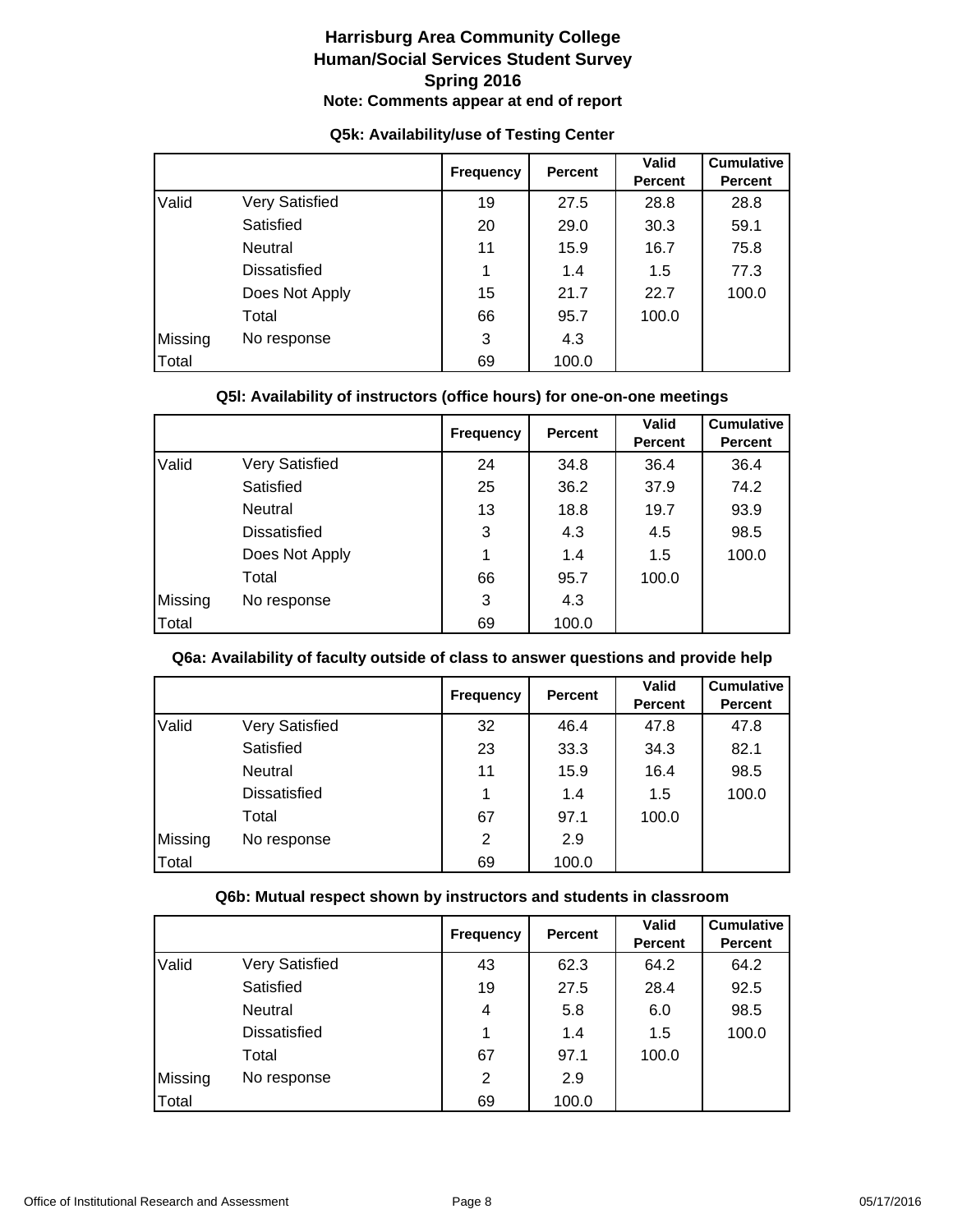|         |                | <b>Frequency</b> | <b>Percent</b> | <b>Valid</b><br>Percent | <b>Cumulative</b><br><b>Percent</b> |
|---------|----------------|------------------|----------------|-------------------------|-------------------------------------|
| Valid   | Very Satisfied | 46               | 66.7           | 68.7                    | 68.7                                |
|         | Satisfied      | 16               | 23.2           | 23.9                    | 92.5                                |
|         | <b>Neutral</b> | 5                | 7.2            | 7.5                     | 100.0                               |
|         | Total          | 67               | 97.1           | 100.0                   |                                     |
| Missing | No response    | 2                | 2.9            |                         |                                     |
| Total   |                | 69               | 100.0          |                         |                                     |

## **Q6c: Encouragement and support given by Human/Social Services instructors**

## **Q6d: Openness of instructors to listen to new/different ideas**

|         |                       | <b>Frequency</b> | Percent | <b>Valid</b><br>Percent | <b>Cumulative</b><br><b>Percent</b> |
|---------|-----------------------|------------------|---------|-------------------------|-------------------------------------|
| Valid   | <b>Very Satisfied</b> | 45               | 65.2    | 67.2                    | 67.2                                |
|         | Satisfied             | 18               | 26.1    | 26.9                    | 94.0                                |
|         | Neutral               | 4                | 5.8     | 6.0                     | 100.0                               |
|         | Total                 | 67               | 97.1    | 100.0                   |                                     |
| Missing | No response           | 2                | 2.9     |                         |                                     |
| Total   |                       | 69               | 100.0   |                         |                                     |

#### **Q7a: Have you had any experience working for a Human/Social Services organization that assists people with a variety of problems**

|         |             | <b>Frequency</b> | <b>Percent</b> | <b>Valid</b><br><b>Percent</b> | <b>Cumulative</b><br><b>Percent</b> |
|---------|-------------|------------------|----------------|--------------------------------|-------------------------------------|
| Valid   | Yes         | 34               | 49.3           | 50.0                           | 50.0                                |
|         | No          | 34               | 49.3           | 50.0                           | 100.0                               |
|         | Total       | 68               | 98.6           | 100.0                          |                                     |
| Missing | No response |                  | 1.4            |                                |                                     |
| Total   |             | 69               | 100.0          |                                |                                     |

## **Q7b1: Worked for: Mental/physical health (e.g., aging)**

|       |       | Frequency | <b>Percent</b> | <b>Valid</b><br><b>Percent</b> | <b>Cumulative</b><br><b>Percent</b> |
|-------|-------|-----------|----------------|--------------------------------|-------------------------------------|
| Valid | Yes   | 27        | 39.1           | 39.1                           | 39.1                                |
|       | No    | 42        | 60.9           | 60.9                           | 100.0                               |
|       | Total | 69        | 100.0          | 100.0                          |                                     |

## **Q7b2: Worked for: Basic needs (i.e., food, shelter, clothing)**

|       |       | Frequency | <b>Percent</b> | <b>Valid</b><br><b>Percent</b> | <b>Cumulative</b><br><b>Percent</b> |
|-------|-------|-----------|----------------|--------------------------------|-------------------------------------|
| Valid | Yes   | 11        | 15.9           | 15.9                           | 15.9                                |
|       | No    | 58        | 84.1           | 84.1                           | 100.0                               |
|       | Total | 69        | 100.0          | 100.0                          |                                     |

## **Q7b3: Worked for: Drug/alcohol rehabilitation**

|       |       | <b>Frequency</b> | <b>Percent</b> | Valid<br><b>Percent</b> | <b>Cumulative</b><br><b>Percent</b> |
|-------|-------|------------------|----------------|-------------------------|-------------------------------------|
| Valid | Yes   | 10               | 14.5           | 14.5                    | 14.5                                |
|       | No    | 59               | 85.5           | 85.5                    | 100.0                               |
|       | Total | 69               | 100.0          | 100.0                   |                                     |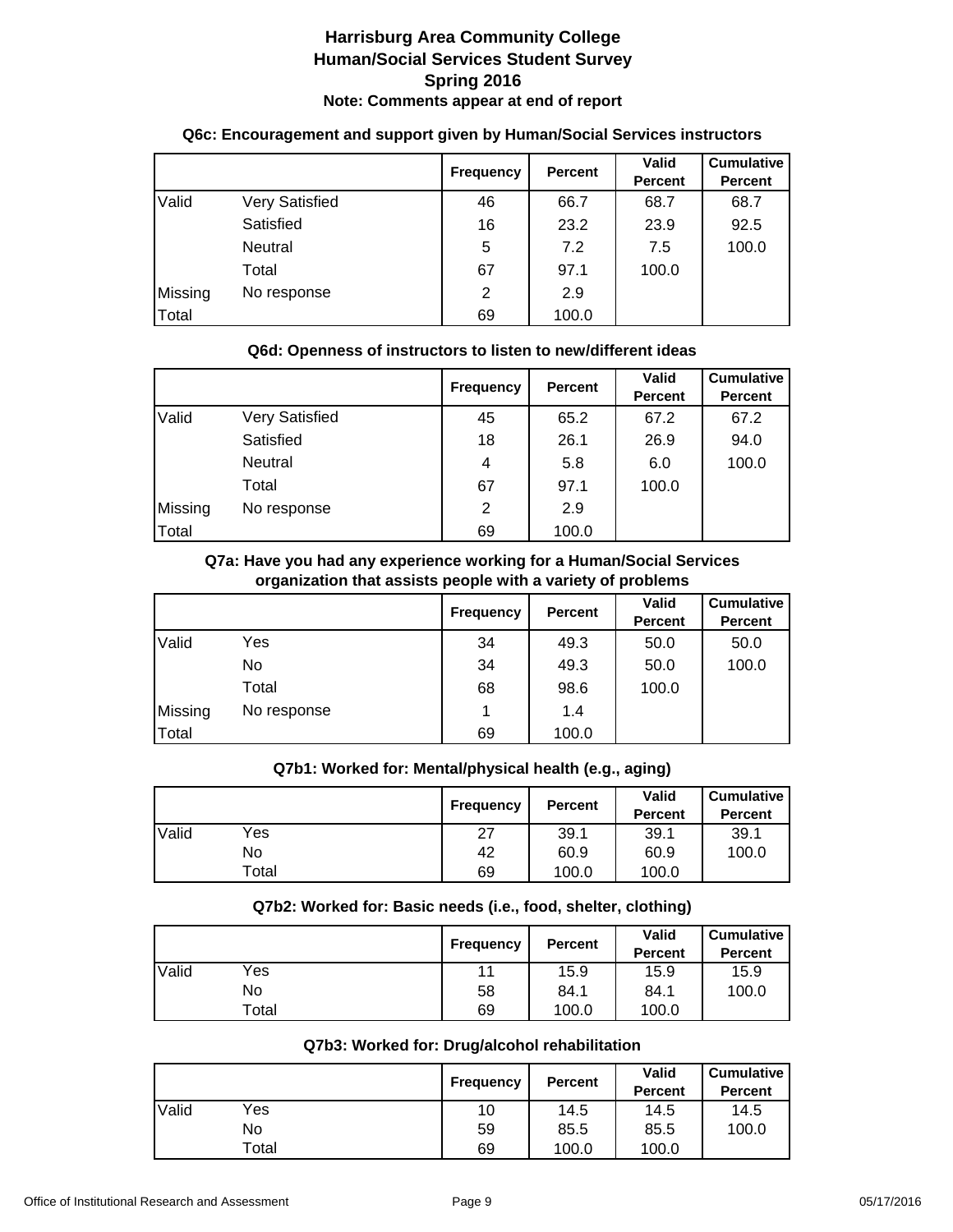#### **Q7b4: Worked for: Protective services (e.g., children/women abuse)**

|       |       | Frequency | <b>Percent</b> | <b>Valid</b><br><b>Percent</b> | <b>Cumulative</b><br><b>Percent</b> |
|-------|-------|-----------|----------------|--------------------------------|-------------------------------------|
| Valid | Yes   |           | 8.7            | 8.7                            | 8.7                                 |
|       | No    | 63        | 91.3           | 91.3                           | 100.0                               |
|       | Total | 69        | 100.0          | 100.0                          |                                     |

#### **Q7b5: Worked for: Governmental agency/department**

|       |       | <b>Frequency</b> | <b>Percent</b> | Valid<br><b>Percent</b> | <b>Cumulative</b><br><b>Percent</b> |
|-------|-------|------------------|----------------|-------------------------|-------------------------------------|
| Valid | Yes   | 9                | 13.0           | 13.0                    | 13.0                                |
|       | No    | 60               | 87.0           | 87.0                    | 100.0                               |
|       | Total | 69               | 100.0          | 100.0                   |                                     |

## **Q7b6: Worked for: Other (please specify)**

|       |       | Frequency | <b>Percent</b> | <b>Valid</b><br><b>Percent</b> | <b>Cumulative</b><br><b>Percent</b> |
|-------|-------|-----------|----------------|--------------------------------|-------------------------------------|
| Valid | Yes   |           | 11.6           | 11.6                           | 11.6                                |
|       | No    | 61        | 88.4           | 88.4                           | 100.0                               |
|       | Total | 69        | 100.0          | 100.0                          |                                     |

**Q7c: As a Human/Social Services major, do you feel that all students should be required to have experience in a service agency, either prior to or early in the program?**

|         |             | <b>Frequency</b> | <b>Percent</b> | <b>Valid</b><br><b>Percent</b> | <b>Cumulative</b><br><b>Percent</b> |
|---------|-------------|------------------|----------------|--------------------------------|-------------------------------------|
| Valid   | Yes         | 24               | 34.8           | 35.8                           | 35.8                                |
|         | Unsure      | 22               | 31.9           | 32.8                           | 68.7                                |
|         | No          | 21               | 30.4           | 31.3                           | 100.0                               |
|         | Total       | 67               | 97.1           | 100.0                          |                                     |
| Missing | No response | 2                | 2.9            |                                |                                     |
| Total   |             | 69               | 100.0          |                                |                                     |

**Q8a: Are you aware of the Human Services Program's policy on criminal background checks and criminal convictions?**

|       |        | <b>Frequency</b> | Percent | <b>Valid</b><br><b>Percent</b> | <b>Cumulative</b><br><b>Percent</b> |
|-------|--------|------------------|---------|--------------------------------|-------------------------------------|
| Valid | Yes    | 57               | 82.6    | 82.6                           | 82.6                                |
|       | Unsure | 4                | 5.8     | 5.8                            | 88.4                                |
|       | No.    | 8                | 11.6    | 11.6                           | 100.0                               |
|       | Total  | 69               | 100.0   | 100.0                          |                                     |

**Q8b: Are you aware of the Human Services employers' policies on employing those with criminal background convictions?**

|       |        | <b>Frequency</b> | <b>Percent</b> | Valid<br><b>Percent</b> | <b>Cumulative</b><br><b>Percent</b> |
|-------|--------|------------------|----------------|-------------------------|-------------------------------------|
| Valid | Yes    | 46               | 66.7           | 66.7                    | 66.7                                |
|       | Unsure | 9                | 13.0           | 13.0                    | 79.7                                |
|       | No.    | 14               | 20.3           | 20.3                    | 100.0                               |
|       | Total  | 69               | 100.0          | 100.0                   |                                     |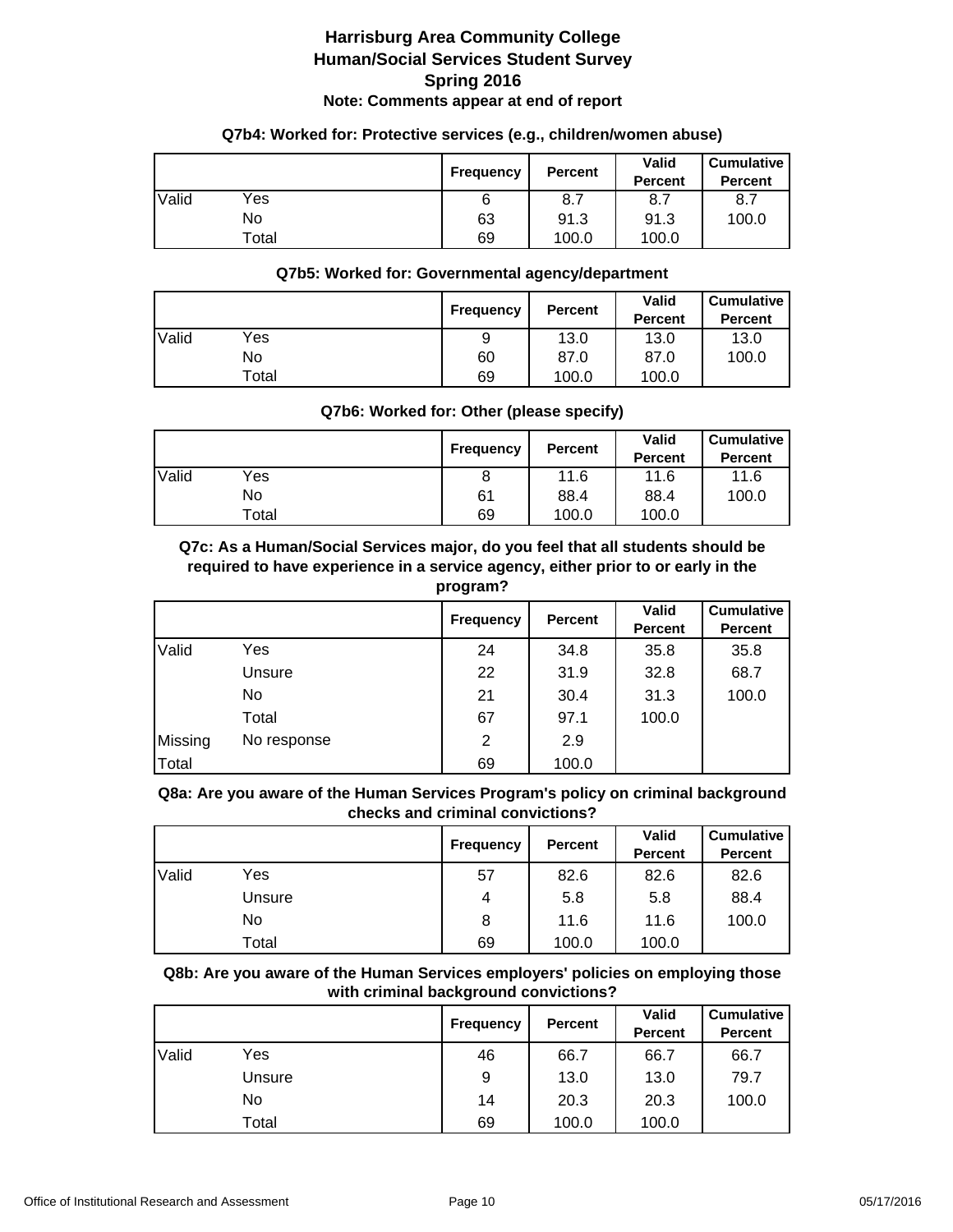## **Q9a: The practicum should provide real life experience in addressing client needs/problems**

|       |                       | <b>Frequency</b> | <b>Percent</b> | <b>Valid</b><br><b>Percent</b> | <b>Cumulative</b><br><b>Percent</b> |
|-------|-----------------------|------------------|----------------|--------------------------------|-------------------------------------|
| Valid | <b>Strongly Agree</b> | 46               | 66.7           | 66.7                           | 66.7                                |
|       | Agree                 | 18               | 26.1           | 26.1                           | 92.8                                |
|       | Neutral               | 2                | 2.9            | 2.9                            | 95.7                                |
|       | <b>Disagree</b>       | 2                | 2.9            | 2.9                            | 98.6                                |
|       | Don't Know            |                  | 1.4            | 1.4                            | 100.0                               |
|       | Total                 | 69               | 100.0          | 100.0                          |                                     |

**Q9b: The practicum should provide an opportunity to interact with clients, staff, and various agencies/organizations**

|       |                       | <b>Frequency</b> | <b>Percent</b> | <b>Valid</b> | <b>Cumulative</b> |
|-------|-----------------------|------------------|----------------|--------------|-------------------|
|       |                       |                  |                | Percent      | <b>Percent</b>    |
| Valid | <b>Strongly Agree</b> | 48               | 69.6           | 69.6         | 69.6              |
|       | Agree                 | 15               | 21.7           | 21.7         | 91.3              |
|       | Neutral               | 2                | 2.9            | 2.9          | 94.2              |
|       | <b>Disagree</b>       | 3                | 4.3            | 4.3          | 98.6              |
|       | Don't Know            | 4                | 1.4            | 1.4          | 100.0             |
|       | Total                 | 69               | 100.0          | 100.0        |                   |

## **Q9c: The practicum should provide an opportunity to integrate class work (theory) with real life situations**

|       |                       | <b>Frequency</b> | Percent | Valid<br><b>Percent</b> | <b>Cumulative</b><br><b>Percent</b> |
|-------|-----------------------|------------------|---------|-------------------------|-------------------------------------|
| Valid | <b>Strongly Agree</b> | 47               | 68.1    | 68.1                    | 68.1                                |
|       | Agree                 | 18               | 26.1    | 26.1                    | 94.2                                |
|       | Neutral               | 2                | 2.9     | 2.9                     | 97.1                                |
|       | <b>Disagree</b>       |                  | 1.4     | 1.4                     | 98.6                                |
|       | Don't Know            |                  | 1.4     | 1.4                     | 100.0                               |
|       | Total                 | 69               | 100.0   | 100.0                   |                                     |

## **Q9d: The practicum should help me determine what is required of Human/Social Services professionals**

|       |                       | <b>Frequency</b> | <b>Percent</b> | Valid<br><b>Percent</b> | <b>Cumulative</b><br><b>Percent</b> |
|-------|-----------------------|------------------|----------------|-------------------------|-------------------------------------|
| Valid | <b>Strongly Agree</b> | 49               | 71.0           | 71.0                    | 71.0                                |
|       | Agree                 | 16               | 23.2           | 23.2                    | 94.2                                |
|       | Neutral               |                  | 1.4            | 1.4                     | 95.7                                |
|       | <b>Disagree</b>       | 2                | 2.9            | 2.9                     | 98.6                                |
|       | Don't Know            |                  | 1.4            | 1.4                     | 100.0                               |
|       | Total                 | 69               | 100.0          | 100.0                   |                                     |

## **Q10a: Do you plan to earn an associate's degree or certificate before leaving HACC?**

|       |                     | Frequency | <b>Percent</b> | <b>Valid</b><br><b>Percent</b> | <b>Cumulative</b><br><b>Percent</b> |
|-------|---------------------|-----------|----------------|--------------------------------|-------------------------------------|
| Valid | Yes                 | 58        | 84.1           | 84.1                           | 84.1                                |
|       | Unsure at this time | 6         | 8.7            | 8.7                            | 92.8                                |
|       | No.                 | 5         | 7.2            | 7.2                            | 100.0                               |
|       | Total               | 69        | 100.0          | 100.0                          |                                     |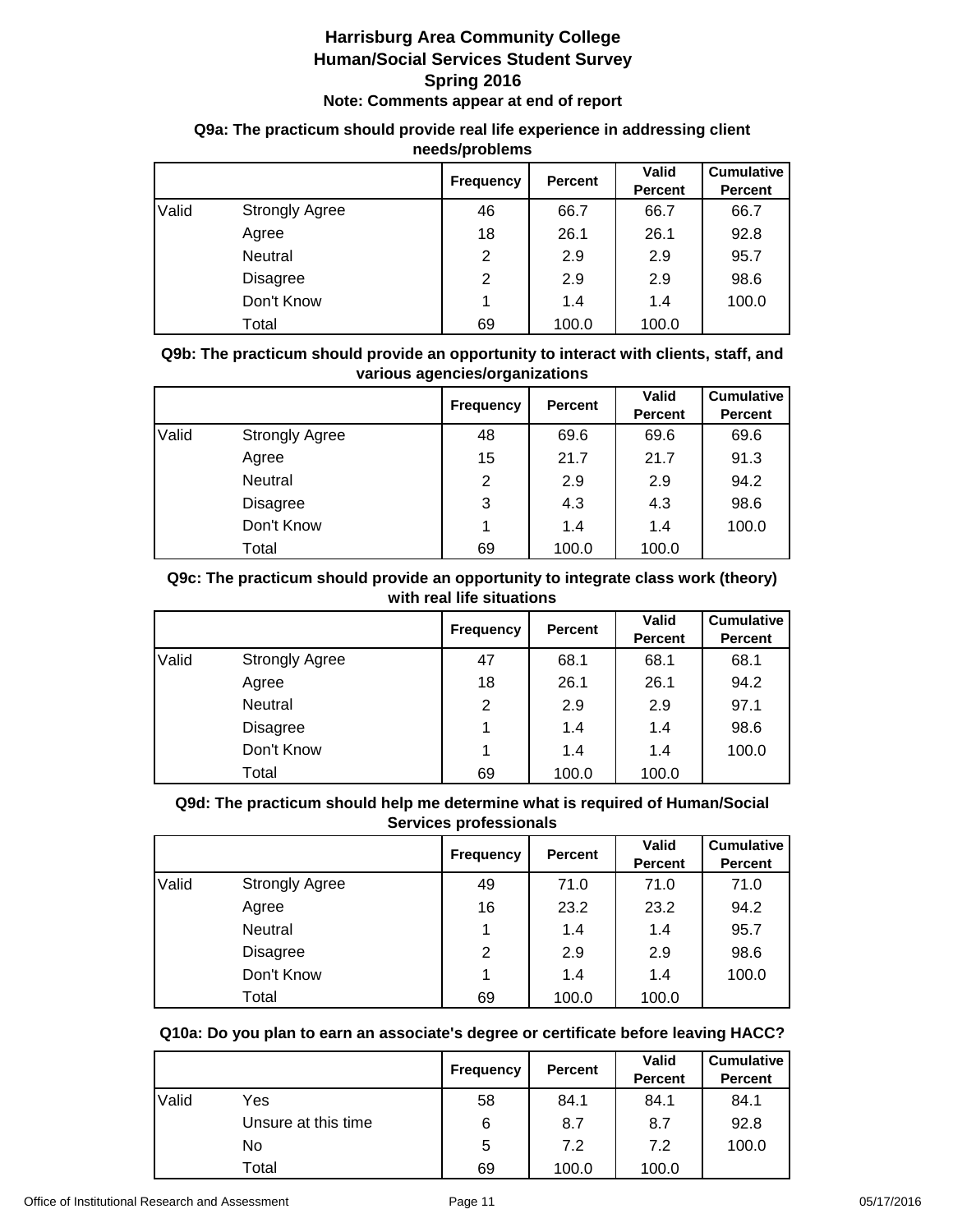|         |                        | <b>Frequency</b> | <b>Percent</b> | Valid<br><b>Percent</b> | <b>Cumulative</b><br><b>Percent</b> |
|---------|------------------------|------------------|----------------|-------------------------|-------------------------------------|
| Valid   | AA degree              | 11               | 15.9           | 16.2                    | 16.2                                |
|         | BA degree              | 21               | 30.4           | 30.9                    | 47.1                                |
|         | MSW/MA degree          | 11               | 15.9           | 16.2                    | 63.2                                |
|         | Doctorate (i.e., Ph.D) | 5                | 7.2            | 7.4                     | 70.6                                |
|         | Unsure at this time    | 19               | 27.5           | 27.9                    | 98.5                                |
|         | Other                  | 1                | 1.4            | 1.5                     | 100.0                               |
|         | Total                  | 68               | 98.6           | 100.0                   |                                     |
| Missing | No response            |                  | 1.4            |                         |                                     |
| Total   |                        | 69               | 100.0          |                         |                                     |

## **Q10b: What is your long-term educational goal?**

## **Q10c: Do you plan to continue your education immediately after leaving HACC?**

|         |             | <b>Frequency</b> | <b>Percent</b> | <b>Valid</b><br>Percent | <b>Cumulative</b><br><b>Percent</b> |
|---------|-------------|------------------|----------------|-------------------------|-------------------------------------|
| Valid   | Yes         | 27               | 39.1           | 39.7                    | 39.7                                |
|         | Unsure      | 27               | 39.1           | 39.7                    | 79.4                                |
|         | No.         | 14               | 20.3           | 20.6                    | 100.0                               |
|         | Total       | 68               | 98.6           | 100.0                   |                                     |
| Missing | No response | 1                | 1.4            |                         |                                     |
| Total   |             | 69               | 100.0          |                         |                                     |

## **Q11a: Are you currently employed?**

|         |             | <b>Frequency</b> | <b>Percent</b> | Valid<br><b>Percent</b> | <b>Cumulative</b><br><b>Percent</b> |
|---------|-------------|------------------|----------------|-------------------------|-------------------------------------|
| Valid   | Yes         | 47               | 68.1           | 71.2                    | 71.2                                |
|         | No          | 19               | 27.5           | 28.8                    | 100.0                               |
|         | Total       | 66               | 95.7           | 100.0                   |                                     |
| Missing | No response | 3                | 4.3            |                         |                                     |
| Total   |             | 69               | 100.0          |                         |                                     |

## **Q11b: If yes, are you working at a human/social services agency or organization?**

|         |             | <b>Frequency</b> | Percent | Valid<br><b>Percent</b> | <b>Cumulative</b><br><b>Percent</b> |
|---------|-------------|------------------|---------|-------------------------|-------------------------------------|
| Valid   | Yes         | 17               | 24.6    | 35.4                    | 35.4                                |
|         | No          | 31               | 44.9    | 64.6                    | 100.0                               |
|         | Total       | 48               | 69.6    | 100.0                   |                                     |
| Missing | No response | 21               | 30.4    |                         |                                     |
| Total   |             | 69               | 100.0   |                         |                                     |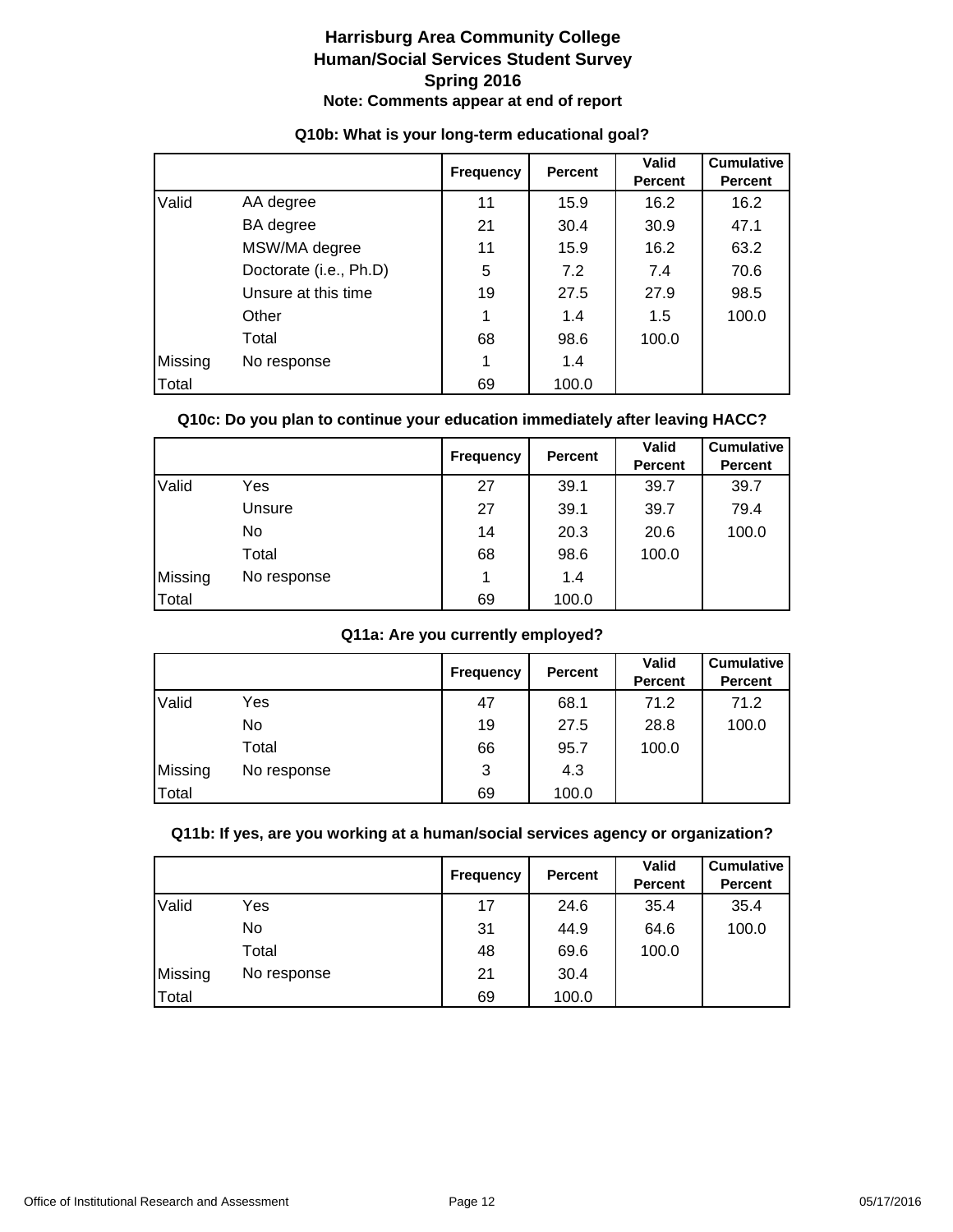## **Q12a: Are there aspects of the Human/Social Services program which you feel can be improved?**

|         |             | <b>Frequency</b> | Percent | <b>Valid</b><br>Percent | <b>Cumulative</b><br><b>Percent</b> |
|---------|-------------|------------------|---------|-------------------------|-------------------------------------|
| Valid   | Yes         | 25               | 36.2    | 38.5                    | 38.5                                |
|         | No          | 40               | 58.0    | 61.5                    | 100.0                               |
|         | Total       | 65               | 94.2    | 100.0                   |                                     |
| Missing | No response | 4                | 5.8     |                         |                                     |
| Total   |             | 69               | 100.0   |                         |                                     |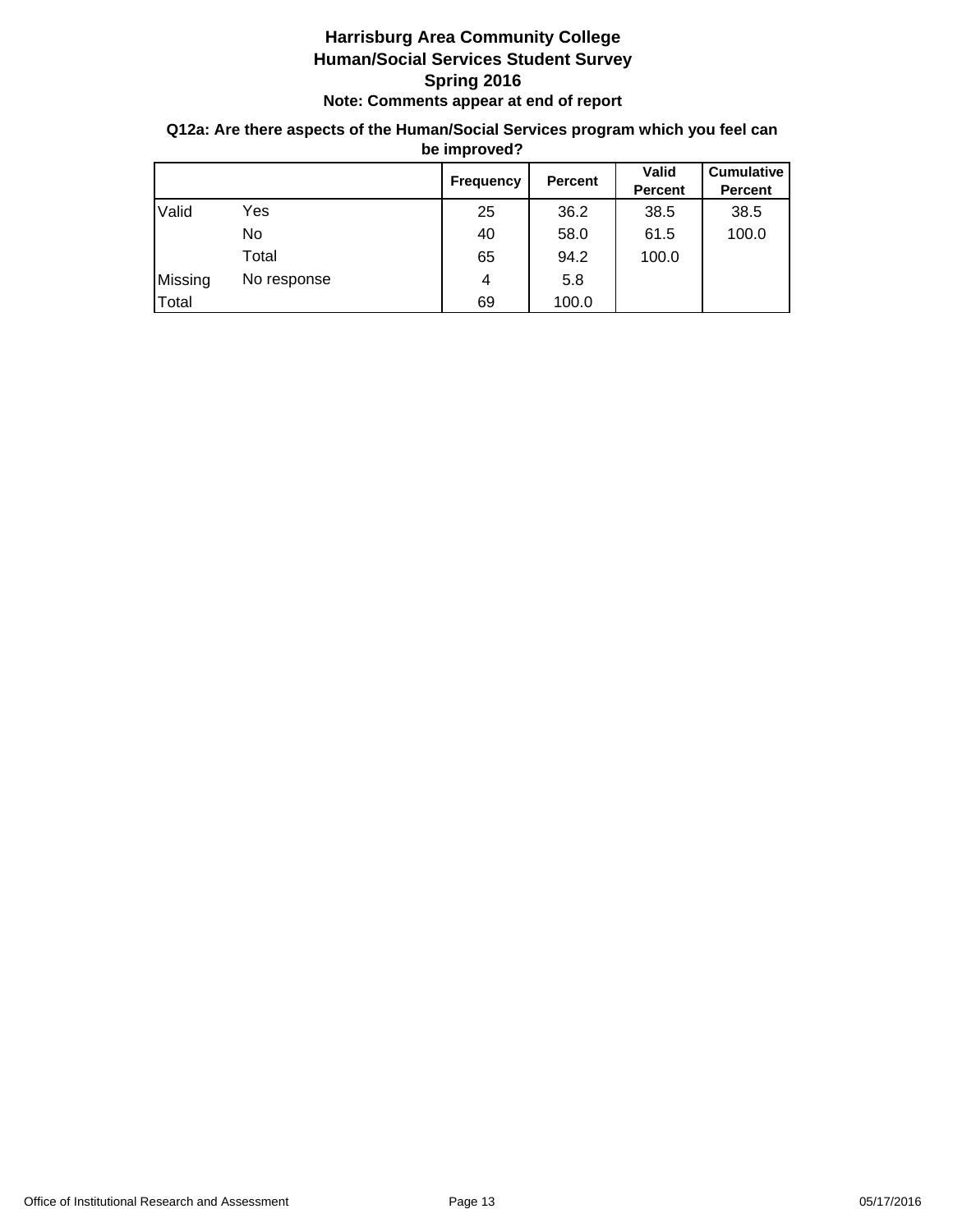| Q#           | <b>Comment</b>                                                                                                                                                                          |
|--------------|-----------------------------------------------------------------------------------------------------------------------------------------------------------------------------------------|
| 1e           | Reason selected HACC's Human or Social Services program – other responses                                                                                                               |
|              | closest/multiple campuses                                                                                                                                                               |
|              | get my social degree                                                                                                                                                                    |
|              | getting an entry level job                                                                                                                                                              |
|              | interested in the career                                                                                                                                                                |
|              | My age and I did not want to attend classes for four years. However, I may at a later date work on<br>Bachelors degree                                                                  |
|              | on-line classes                                                                                                                                                                         |
|              | people that I met graduated from the program                                                                                                                                            |
|              | The professors in the program are outstanding                                                                                                                                           |
|              | very nice advisors                                                                                                                                                                      |
|              | want to help people                                                                                                                                                                     |
|              | wanted to do community college before attending a 4 year university                                                                                                                     |
|              | was not great with math                                                                                                                                                                 |
|              |                                                                                                                                                                                         |
| $\mathbf{2}$ | Course satisfaction aspects - additional comments                                                                                                                                       |
| $2b$ &e      | Depends on Professor                                                                                                                                                                    |
| 2h           | SOCI 205 not available ["Disagree" selection was checked]                                                                                                                               |
|              |                                                                                                                                                                                         |
| 3            | Desire to see Human Services classes offered online - additional comment                                                                                                                |
|              | You need the classroom interaction ["No" selection was checked]                                                                                                                         |
|              |                                                                                                                                                                                         |
| 5c           | <b>Comments on improving counseling/advising for Human/Social Services majors</b>                                                                                                       |
|              | I feel all HUMS class should be in the class room because this is the purpose of the class to interact<br>with people.                                                                  |
|              | I feel the advisor should be more proactive in helping students. Also I have asked questions a few<br>times that the advisor could not answer, and did not attempt to research.         |
|              | I have got "NO" help in tutoring it is very poorly run                                                                                                                                  |
|              | I would like to know more about "I" and how can I be come a Intern                                                                                                                      |
|              | It is my understanding HUMS 101 used to be a prerequisite, teaching how to write an APA paper.<br>While I am trying to learn on my own you may want to go back to that.                 |
|              | It would be nice to have the drug & alcohol track in York. I wanted complete all my studies on the York<br>Campus.                                                                      |
|              | Making courses available on line will be great. I live in York, and I am unable to travel to Harrisburg for<br>early courses. I work in the evening and York Campus has little options. |
|              | Most of the labs (writing, math, etc) have no one available at nights. Makes it hard for individuals who<br>can't get there when someone is there to get help.                          |
|              | My advisor support me with good decisions and suggestions related my classes.                                                                                                           |
|              | need more morning classes                                                                                                                                                               |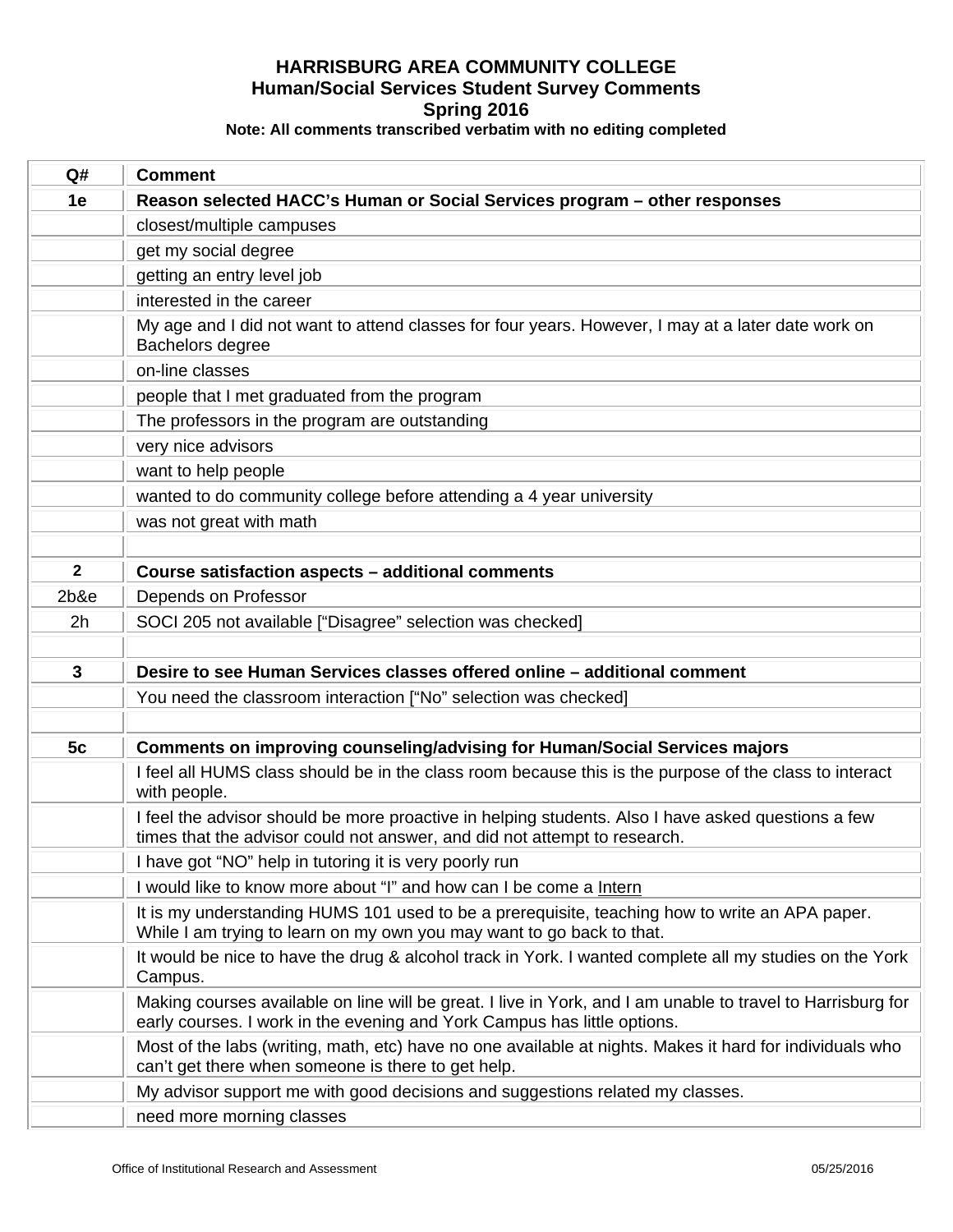| 5c              | <b>Comments on improving counseling/advising for Human/Social Services majors</b>                                                                                                                  |
|-----------------|----------------------------------------------------------------------------------------------------------------------------------------------------------------------------------------------------|
|                 | Positions should also be made to accommodate students who work during the day. That they may<br>intern at night.                                                                                   |
|                 | Provide more direction to whom may be hiring in the county for those graduating with an Associate's<br>degree.                                                                                     |
|                 | Suggest having one advisor for student since being in Social Services major I was told my advisor<br>was three different people.                                                                   |
|                 | I received all the help I needed Teacher and Counselor were very helpful during the beginning of my<br>start of College during 2012. Any and all information I needed were available.              |
|                 | Make it clear up front about a realistic graduation time frame especially for full-time students so they<br>are not caught off guard with being told they need more class with two semesters left. |
|                 | very encouragement and very helpful and very supportable as well as very caring and nice                                                                                                           |
|                 | would like to see a tutoring center for these majors                                                                                                                                               |
|                 |                                                                                                                                                                                                    |
| 7b <sub>6</sub> | Type of organization(s) worked for - other responses                                                                                                                                               |
|                 | Assisted Living community but in office                                                                                                                                                            |
|                 | <b>Baltimore City Health Department</b>                                                                                                                                                            |
|                 | Early Ed with "at risk" social & emotional disorders                                                                                                                                               |
|                 | hospice                                                                                                                                                                                            |
|                 | Nursing homes, elder care in their homes                                                                                                                                                           |
|                 | prior to taking classes foster parenting                                                                                                                                                           |
|                 | senior citizen                                                                                                                                                                                     |
|                 | worked in home health & Special Education classrooms as a 1:1                                                                                                                                      |
| 7c              | Should all students be required to have experience in a service agency?                                                                                                                            |
|                 | because not everyone wants to work in the field ["No" selection was checked]                                                                                                                       |
| 8a              | Aware of HS Program's policy on background checks and convictions - other comment                                                                                                                  |
|                 | I have DUI on record                                                                                                                                                                               |
| 10 <sub>b</sub> | Long-term educational goal - other responses                                                                                                                                                       |
|                 | I would like to work w/children. Would like to have my own shelter to help people transition into the<br>real world & independently.                                                               |
|                 | working with behavioral children or adults with drug & alcohol                                                                                                                                     |
|                 | certificate                                                                                                                                                                                        |
|                 | may move on to LPN program                                                                                                                                                                         |
|                 | would eventually like Master's degree, but unsure right now                                                                                                                                        |
|                 |                                                                                                                                                                                                    |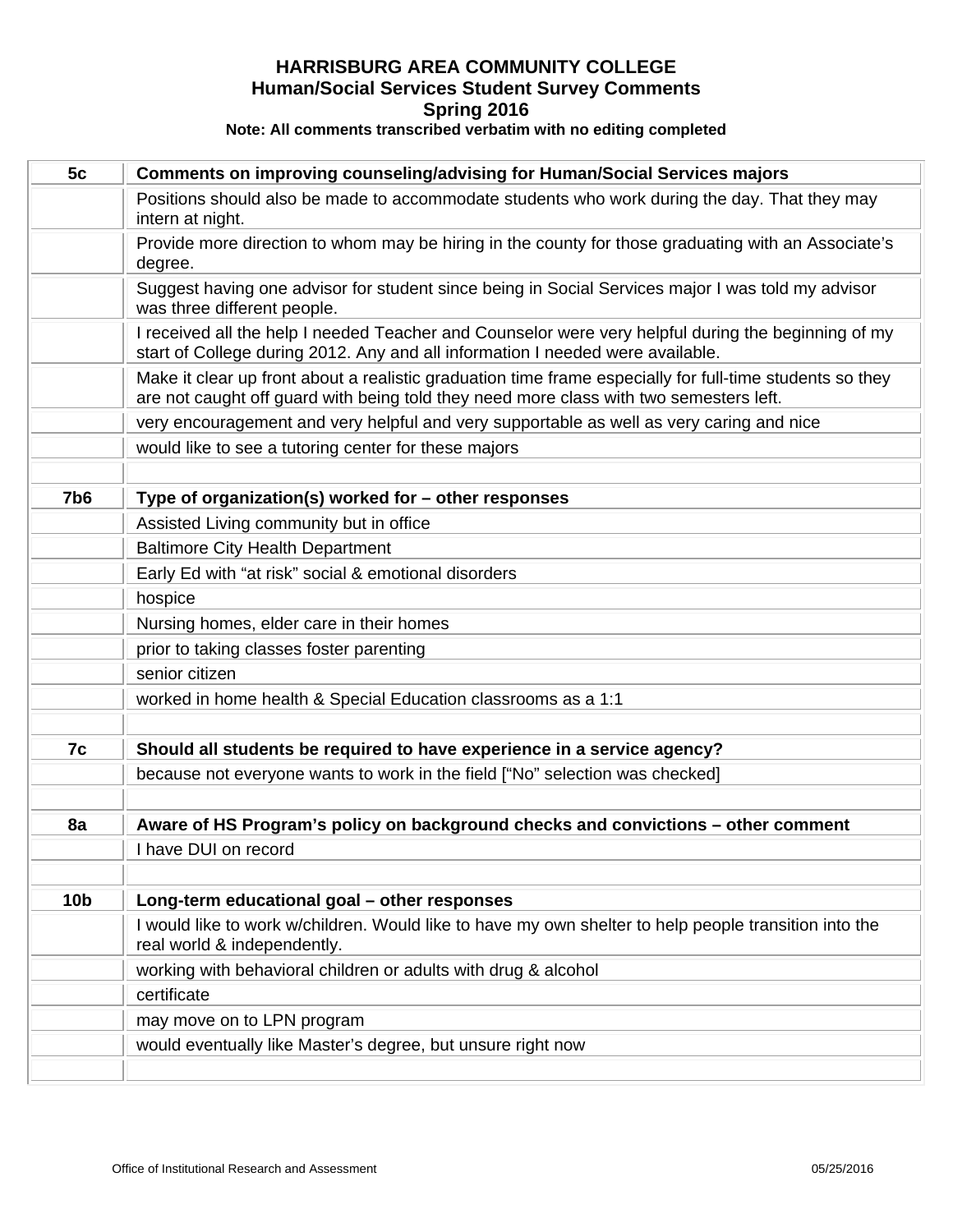| <b>10d</b>      | School where student plans to transfer                                                                                                                                                                                                                                                                                                                                                                                                              |
|-----------------|-----------------------------------------------------------------------------------------------------------------------------------------------------------------------------------------------------------------------------------------------------------------------------------------------------------------------------------------------------------------------------------------------------------------------------------------------------|
|                 | Elizabethtown College [2 responses]                                                                                                                                                                                                                                                                                                                                                                                                                 |
|                 | Elizabethtown College @ the Dixon Center                                                                                                                                                                                                                                                                                                                                                                                                            |
|                 | Millersville [5 responses]                                                                                                                                                                                                                                                                                                                                                                                                                          |
|                 | Millersville or Penn State                                                                                                                                                                                                                                                                                                                                                                                                                          |
|                 | Millersville or Penn State E-Town                                                                                                                                                                                                                                                                                                                                                                                                                   |
|                 | Millersville, potentially Etown or Ship                                                                                                                                                                                                                                                                                                                                                                                                             |
|                 | Penn State                                                                                                                                                                                                                                                                                                                                                                                                                                          |
|                 | Plan to transfer to Ship BSW program to earn Bachelors                                                                                                                                                                                                                                                                                                                                                                                              |
|                 | Ship cohort BSW program (Dixon Univ)                                                                                                                                                                                                                                                                                                                                                                                                                |
|                 | Shippensburg [8 responses]                                                                                                                                                                                                                                                                                                                                                                                                                          |
|                 | Shippensburg online                                                                                                                                                                                                                                                                                                                                                                                                                                 |
|                 | York College - hopefully                                                                                                                                                                                                                                                                                                                                                                                                                            |
|                 |                                                                                                                                                                                                                                                                                                                                                                                                                                                     |
| 12 <sub>b</sub> | Aspect of Human or Social Services program that can be improved and/or changed                                                                                                                                                                                                                                                                                                                                                                      |
|                 | advising                                                                                                                                                                                                                                                                                                                                                                                                                                            |
|                 | As a whole regarding imployment anyone with a misdemeanor should not be held back from<br>imployment. As far as the program course I'm enjoying it except English                                                                                                                                                                                                                                                                                   |
|                 | better communication between advisors/students/faculty. Transfer students are led to believe they<br>must complete practicum at hacc                                                                                                                                                                                                                                                                                                                |
|                 | Classes available then just certain semesters                                                                                                                                                                                                                                                                                                                                                                                                       |
|                 | Course load could be increased in some of the human services classes I've taken in the past (hums<br>121, 122, 206). I felt like in those classes I understood the information but didn't complete any<br>assignments outside of class to perfect concepts.                                                                                                                                                                                         |
|                 | Course work (research papers, tests for take home) is extremely heavy - bordering on ridiculous.                                                                                                                                                                                                                                                                                                                                                    |
|                 | Get us out there to work on what we have learned                                                                                                                                                                                                                                                                                                                                                                                                    |
|                 | I don't agree w/the practicum portion especially when I am not taking the Human Services program to<br>work in the field but am using the degree to further my career as a motivational speaker. And while<br>working a full time job it is next to impossible to do practicum. I would offer practicum to those who<br>want it and to those who don't I would offer another class. Or give alternatives to the people who work<br>a full time job. |
|                 | I should not have to travel to another campus in order to take a early class in human services. I cannot<br>do the 3 hr night classes because I work in the evenings.                                                                                                                                                                                                                                                                               |
|                 | I think the practicum should be offered, but not required. Finding the right fit is difficult for myself, who<br>is a mother/student/sole breadwinner.                                                                                                                                                                                                                                                                                              |
|                 | I think there was some confusion on my part as to how to continue on to getting my bachelor degree. I<br>should have been more proactive in pursuing the 4 year degree and it's unfortunate I missed out on<br>the cohort @ Ship.                                                                                                                                                                                                                   |
|                 | I understand that the practicum must be completed but maybe it shouldn't be the last thing completed.<br>Or have a set structure on when should hand in the material.                                                                                                                                                                                                                                                                               |
|                 | I will be improved my written and be more comprehensive with the situation and be more flexible.                                                                                                                                                                                                                                                                                                                                                    |
|                 | Mental health, especially services to children                                                                                                                                                                                                                                                                                                                                                                                                      |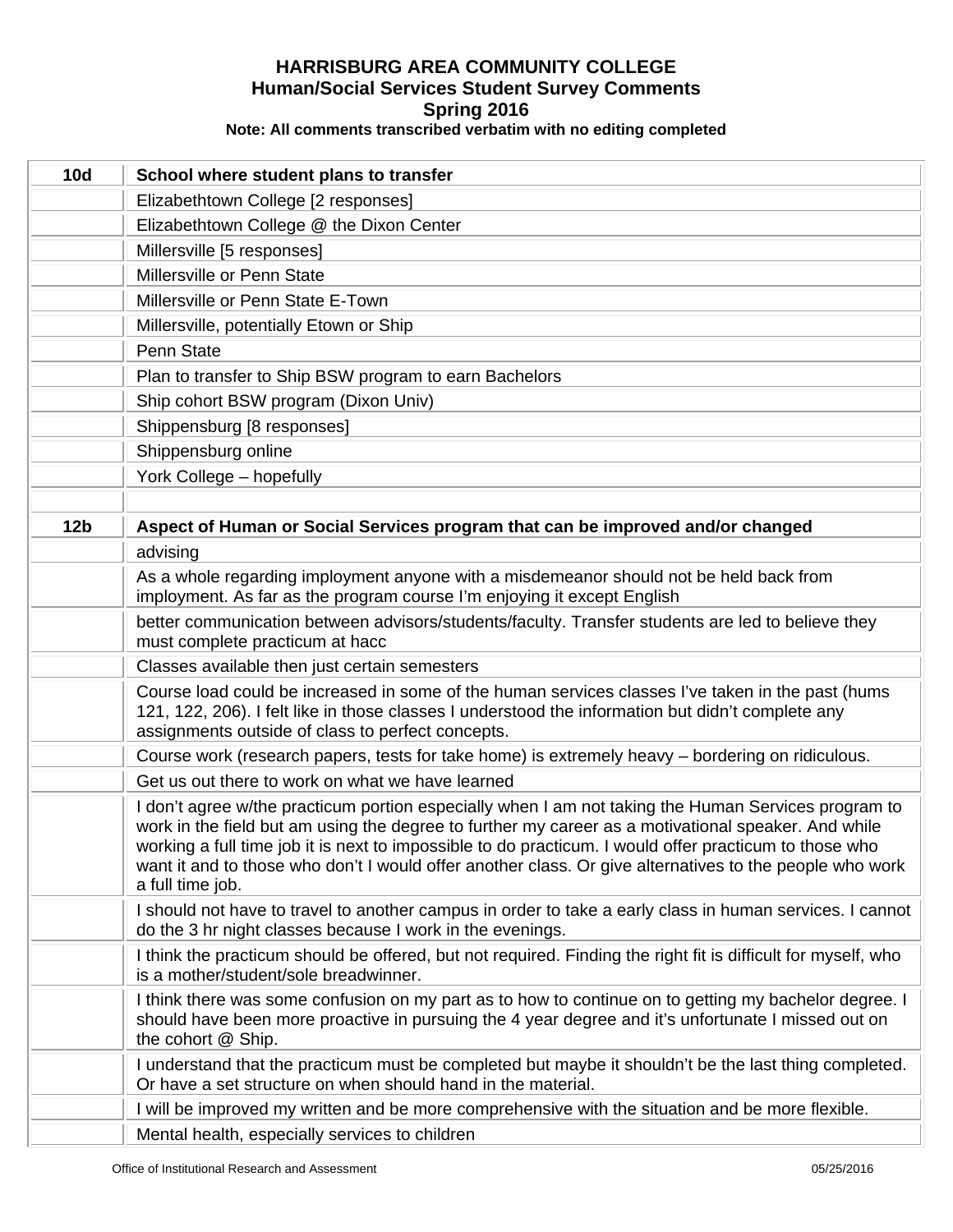| 12 <sub>b</sub> | Aspect of Human or Social Services program that can be improved and/or changed                                                                                                                                                                                                                                                      |
|-----------------|-------------------------------------------------------------------------------------------------------------------------------------------------------------------------------------------------------------------------------------------------------------------------------------------------------------------------------------|
|                 | - More availability of classes<br>- More than just end of semester requirement for practicum. Let students start earlier<br>- Better advising - I took classes that I can't use & didn't apply to degree so it was a waste of time &<br>\$\$                                                                                        |
|                 | more on-line classes                                                                                                                                                                                                                                                                                                                |
|                 | Offering classes and times tailored to where someone lives. If someone lives in York, see if there's a<br>professor that is available for the semester to only be in York. Same for those in other counties.                                                                                                                        |
|                 | Some of Foster Care regulations<br>Length of stays in Drug/Alcohol Rehabs                                                                                                                                                                                                                                                           |
|                 | Some of the professors work other jobs that effect their teaching. They neglect their job teaching.                                                                                                                                                                                                                                 |
|                 | The ethics class seems very much simple. Common knowledge.                                                                                                                                                                                                                                                                          |
|                 | The offering of the drug & alcohol track courses should be offered every semester even if the classes<br>have to be online.                                                                                                                                                                                                         |
|                 | There is always room for improvments.                                                                                                                                                                                                                                                                                               |
|                 | Tighter schedule available to working full or part time. Again, please offer HUM I & II in one semester                                                                                                                                                                                                                             |
|                 | The required Race & Cultural class, there should be more than 1 professor teaching class. Students<br>do not have a choice of professors and the class is required.                                                                                                                                                                 |
|                 |                                                                                                                                                                                                                                                                                                                                     |
| 13              | Comments/suggestions regarding educational experience and strengths of HS/SS programs                                                                                                                                                                                                                                               |
|                 | [name omitted] is the best teacher I have. I know what is expected, he is very knowledgeable. It is<br>indeed my goal to help others less fortunate and this will help me a great deal.                                                                                                                                             |
|                 | HACC inspired me to move up in my life. I'm 40 years old and I needed a place to go that made me<br>feel comfortable at learning new things at this age in life.                                                                                                                                                                    |
|                 | I am loving the program so far, but as a York Campus student, it was very difficult to register for next<br>semester. The times for York were awful. I had no real options please add more day classes to the<br>York Campus. Thank you.                                                                                            |
|                 | I am very satisfied with the Human Services Program at HACC                                                                                                                                                                                                                                                                         |
|                 | I find the programs to be of great value. The instructors at Lancaster HACC are extremely<br>knowledgeable and of great assistance to help guide students.                                                                                                                                                                          |
|                 | I have had a great experience in the Social Services program. I have already learned useful<br>information that can be applied to my career and to my life.                                                                                                                                                                         |
|                 | I love my classes & professors                                                                                                                                                                                                                                                                                                      |
|                 | I noticed that the Human Services 215 practicum is only available in the summer semester at the<br>Harrisburg and Lancaster locations. I would like if during the summer this class could also be at the<br>York location. The other campuses are very far from my home and the York Campus is very<br>convenient for me to get to. |
|                 | I put unsure of online classes because I feel students need to have the interaction in order to learn.<br>When visiting places in HUMS 100 maybe the groups should visit both.                                                                                                                                                      |
|                 | I really enjoy the Human Services and Social Services program. I believe it is my calling. I have<br>worked in Hyman Services and Nursing for 18 years now and I am ready to make a higher level.                                                                                                                                   |
|                 | I really enjoy the HUMS courses.                                                                                                                                                                                                                                                                                                    |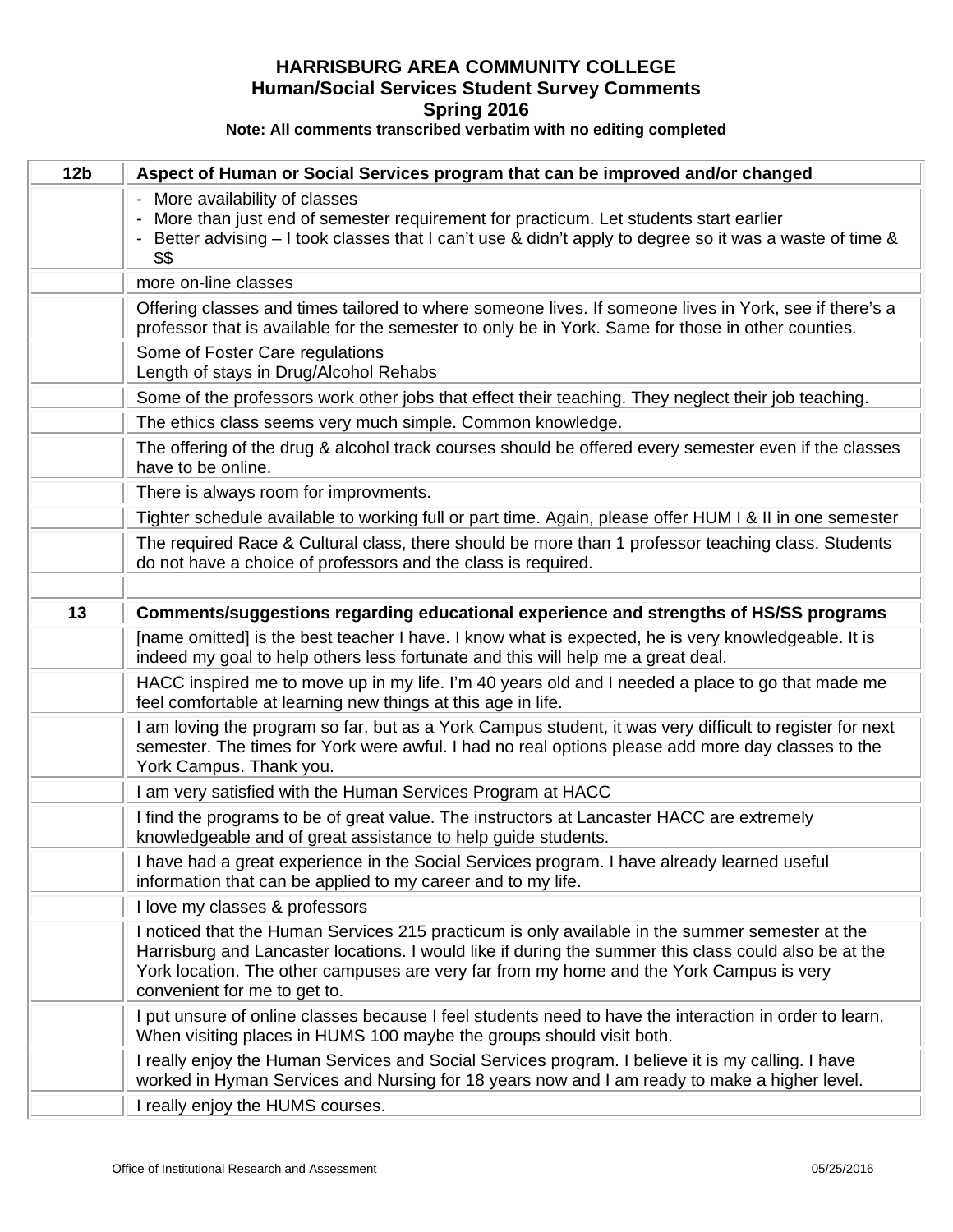| 13 | Comments/suggestions regarding educational experience and strengths of HS/SS programs                                                                                                                                                                                                                                                                                                                                                         |
|----|-----------------------------------------------------------------------------------------------------------------------------------------------------------------------------------------------------------------------------------------------------------------------------------------------------------------------------------------------------------------------------------------------------------------------------------------------|
|    | I recommend getting more Human Services professors so all classes are available each semester.<br>This way students can take classes that follow their career path and at their pace.                                                                                                                                                                                                                                                         |
|    | I was a older student returning to school after 30 plus yrs. I was treated with respect and given the<br>proper guidance when trying to navigate thru the whole entire process. The advisor was very<br>welcoming and assistance me through every step of the way. My overall experience was wonderful. I<br>recommend the program to any one wanting to work in the field of helping others. Thank you HACC.<br>Graduated Dec 2015 w/honors. |
|    | I've had great expierences in this school, except when I called to see if someone could help me find<br>classes on edu.com. [name omitted] was very rude and she basically hung up on me.                                                                                                                                                                                                                                                     |
|    | It's allow me to live my dream.                                                                                                                                                                                                                                                                                                                                                                                                               |
|    | Students treated as though everyone is there for an assoc. degree<br>Transfer students not informed<br>more psych should be required for this program                                                                                                                                                                                                                                                                                         |
|    | The advisors are also your professors.<br>Very personable                                                                                                                                                                                                                                                                                                                                                                                     |
|    | The instructors are extremely helpful and enthusiastic about teaching courses. Helping students in<br>guiding them to what type of agency would suit for them. Is a suggestion I would add. It can be difficult<br>to decide what type of agency to work in, and an instructor may have suggestions for student if in<br>need. Overall, I had a fairly good Human Services experience at HACC.                                                |
|    | The strengths in regards to the human services program is that the professors are great instructors<br>and are getting us prepared for the work force.                                                                                                                                                                                                                                                                                        |
|    | this assessment will help me in my career. it a nice paper to fill up. nice job.                                                                                                                                                                                                                                                                                                                                                              |
|    | I am a 59 yr old adult student and I am impressed with the education, professors, students, and quality<br>of education I am receiving at HACC.                                                                                                                                                                                                                                                                                               |
|    | This program has been invaluable in preparing me for this field. Having said that, I think there is some<br>confusion as to get from point A to B to C, etc. For just an associates degree the program is laid out<br>well. My observation in the field though is that a Bachelor's is a minimum requirement to progress in<br>the field.                                                                                                     |
|    | To have more of our required classes available during the summer months.                                                                                                                                                                                                                                                                                                                                                                      |